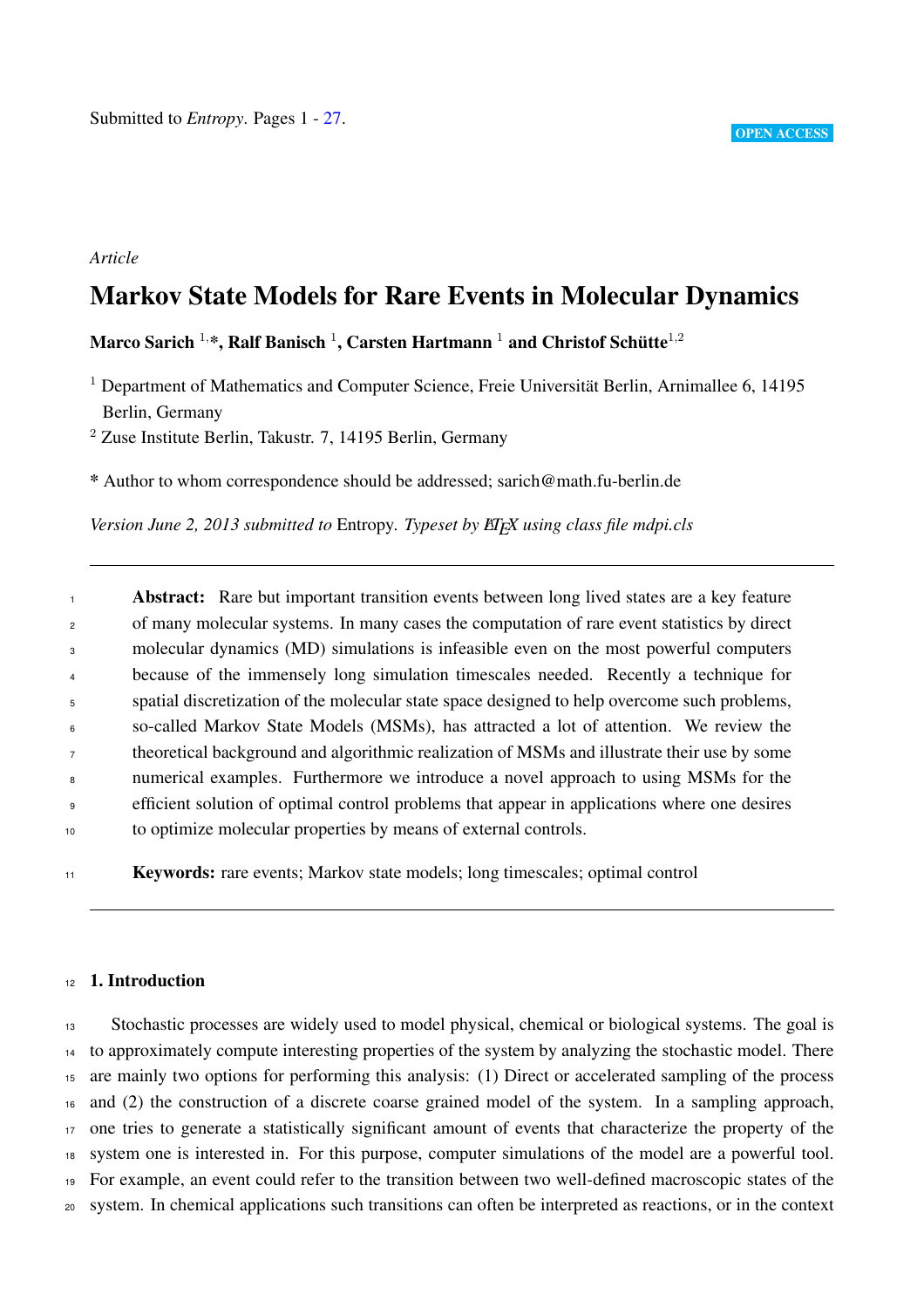of a molecular system as conformational changes. Interesting properties are e.g. average waiting times

 for such reactions or conformational changes and along which pathways the transitions typically occur. The problem with a direct sampling approach is that many interesting events are so called rare events. Therefore the computational effort for generating sufficient statistics for reliable estimates is very high, and, particularly if the state space is continuous and high dimensional, estimation by direct numerical simulation is infeasible. Accelerated sampling tries to overcome this problem but cannot be applied in

general.

28 Available techniques for rare event simulations in continuous state space are discussed in [1]. In this article, we will discuss approach (2) to the estimation of rare event statistics via *discretization* of the state space of the system under consideration. That is, instead of dealing with the computation of rare 31 events for the original, continuous process, we will approximate them by a so-called Markov State Model (MSM) with *discrete* finite state space. The reason is that for such a discrete model one can numerically compute many interesting properties without simulation, mostly by solving linear systems of equations as in discrete transition path theory (TPT) [2]. We will see that this approach, called Markov State Modelling, *avoids* the combinatorial explosion of the number of discretization elements with increasing size of the molecular system in contrast to other methods for spatial discretization.

<sup>37</sup> The actual construction of an MSM requires to sample certain transition probabilities of the underlying dynamics between sets. The idea is (1) to choose the sets such that the samling effort is much lower than the direct estimation of the rare events under consideration, and (2) to compute all interesting quantities for the MSM from its transition matrix, cf. [2,3]. There are many examples for the successful 41 application of this strategy. In [4], for example, it was used to compute dominant folding pathways for the PinWW domain in explicit solvent. However, we have to make sure that the Markov State Model approximates the orginial dynamics well enough. For example, the MSM should correctly reproduce <sup>44</sup> the timescales of the processes of interest. These approximation issues have been discussed since more than a decade now [5,6]; in this article we will review the present state of research on this topic. In the algorithmic realization of Markov State Modelling for realistic molecular systems the transition 47 probabilities and the respective statistical uncertainties are estimated from short MD trajectories only, cf. [7]. This makes Markov State Modelling applicable to many different molecular systems and processes, cf. [8–13].

 In the first part of this article we will discuss the approximation quality of two different types of Markov State Models that are defined with respect to a full partition of state space or with respect to so-called core sets. We will also discuss the algorithmic realization of MSMs and provide references to the manifold of realistic applications to molecular systems in equilibrium that are available in the literature today.

 The second part will show how to use MSMs for optimizing particular molecular properties. In this type of application one wants to steer the molecular system at hand by external controls in a way such that a pre-selected molecular property is optimized (minimized or maximized). That is, one wants to compute a specific external control from a family of admissible controls that optimizes the property of interest under certain side conditions. The property to be optimized can be quite diverse: For example, it can be (1) the population of a certain conformation that one wants to maximize under a side condition that limits the total work done by the external control or (2) the mean first passage time to a certain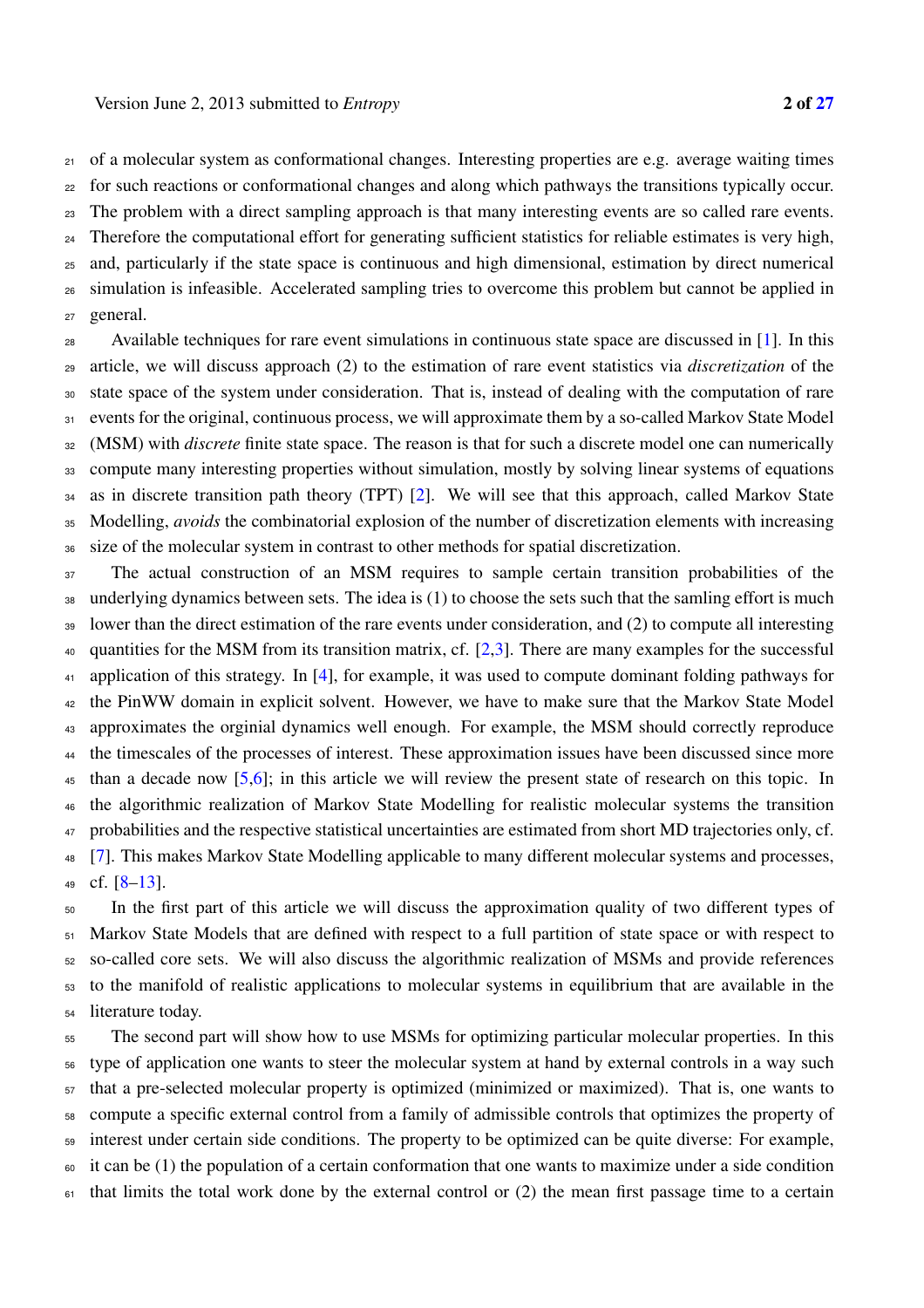conformation that one wants to minimize (in order to speed up a rare event) but under the condition that one can still safely estimate the mean first passage time of the uncontrolled system. The theoretical background of case (1) has been considered in [14], for example, and of case (2) in [1,15]. There one finds the mathematical problem that has to be solved in order to compute the optimal control. Here we will demostrate that one can use MSMs for the efficient solution of such a mathematical problem (for both cases). We will see that the spatial discretization underlying an MSM turns the high-dimensional continuous optimal control problem into a rather low-dimensional discrete optimal control problem of the same form that can be solved efficiently. Based on these insights, MSM discretization yields an efficient algorithm for solving the optimal control problem whose performance we will outline in some numerical examples including an application to Alanine dipeptide.

# <sup>72</sup> 2. MSM Construction

 $\mathbb{L}$  Let  $(X_t)_{t>0}$  be a time-continuous Markov process on a continuous state space E, e.g.  $E \subset R^d$ .  $T<sub>4</sub>$  That is,  $X<sub>t</sub>$  is the state of the molecular system at time t as resulting from any usually used from <sup>75</sup> of molecular dynamics simulation, be it based on Newtonian dynamics with thermostats or resulting <sup>76</sup> from Langevin dynamics or other diffusion molecular dynamics models. The idea of Markov State Modelling is to derive a Markov chain  $(\hat{X}_k)_{k\in\mathbb{N}}$  on a finite and preferably small state space  $\hat{E} = \{1, ..., n\}$  $\tau$ <sup>8</sup> that models characteristic dynamics of the continuous process  $(X_t)$ . For example, in molecular <sup>79</sup> dynamics applications such characteristic dynamics could refer to protein folding processes [16,17], <sup>80</sup> conformational rearrangements between native protein substates [18,19], or ligand binding processes 81 [20]. Since the approximating Markov chain  $(X_k)_{k\in\mathbb{N}}$  lives on a finite state space, the construction of an  $82$  MSM boils down to the computation of its transition matrix P

$$
P_{ij} = \mathbb{P}[\hat{X}_{k+1} = j | \hat{X}_k = i].
$$
 (1)

83 The main benefit is that for a finite Markov chain one can compute many interesting dynamical <sup>84</sup> properties directly from its transition matrix, e.g. timescales and metastability in the system [5,21,22], a <sup>85</sup> hierarchy of important transition pathways [2], or mean first passage times between selected states. With <sup>86</sup> respect to na MSM, these computations should be used afterwards to answer related questions for the 87 original continuous process. To do this we must be able to link the states of the Markov chain back to 88 spatial information of the original process and the approximation of the process  $(X_t)$  by the MSM must <sup>89</sup> be valid in some sense.

Having this in mind the first natural idea is to let the states of an MSM correspond to sets  $A_1, ..., A_n \subset$  $E$  in continuous state space that form a full partition, i.e.

$$
A_i \cap A_j = \emptyset \text{ for } i \neq j, \qquad \bigcup_{i=1}^n A_i = E. \tag{2}
$$

<sup>90</sup> Typical choices for such sets are box discretizations or voronoi tesselations [23]. For such a full partition

<sup>91</sup> it is trivial to also define a corresponding discretized process by the original switching dynamics between

92 the sets. For a given lag time  $\tau > 0$ , we can define the index process

$$
\tilde{X}_k = i \Leftrightarrow X_{k\tau} \in A_i. \tag{3}
$$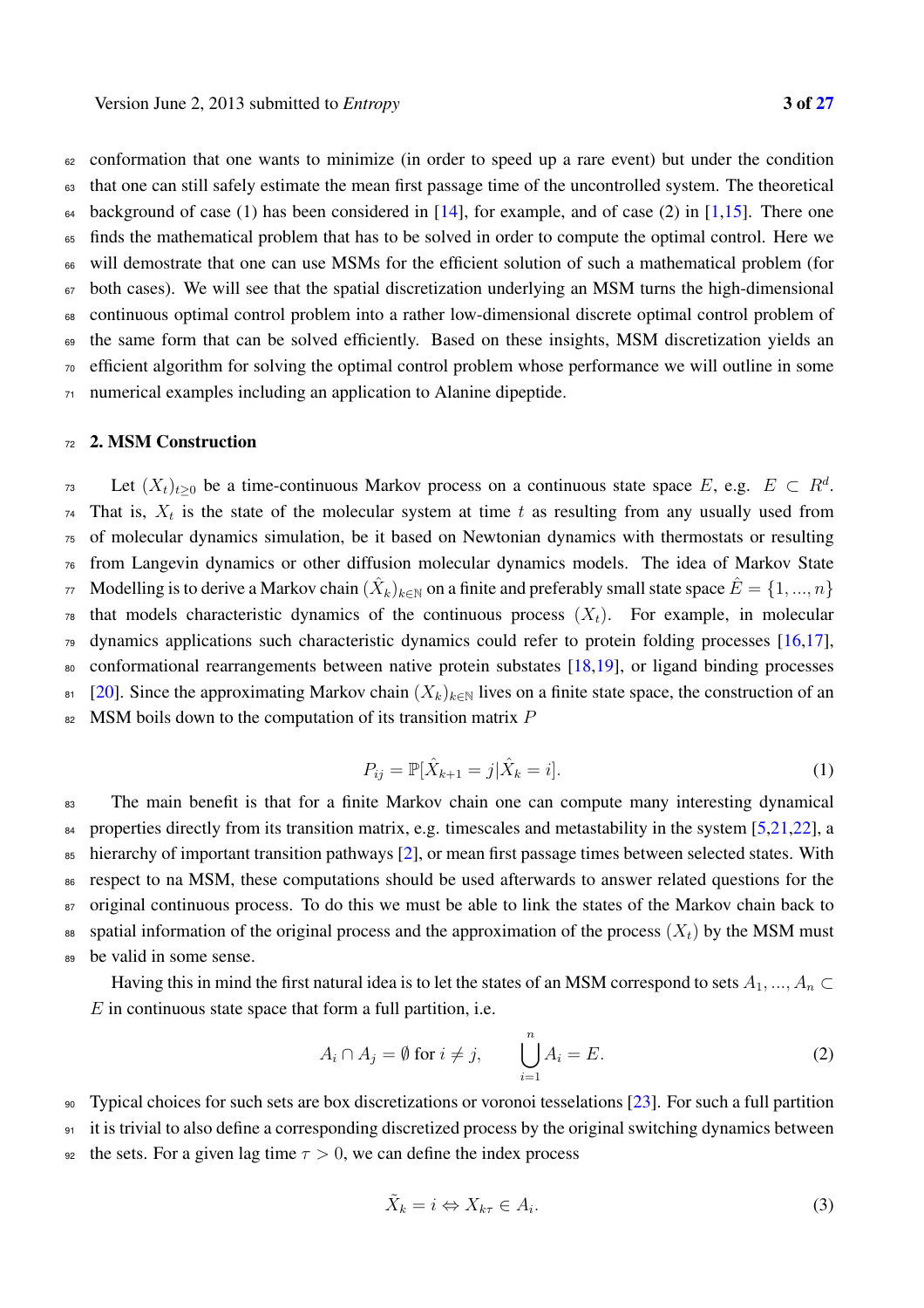<sup>93</sup> It is well known that this process is not Markovian, mainly due to the so called recrossing problem.

<sup>94</sup> It refers to the fact that the original process typically crosses the boundary between two sets  $A_i$  and  $A_j$ <sup>95</sup> several times when transitions take place, as illustrated in Fig. 1. This results in cumulative transitions

 $\frac{1}{96}$  between indices i and j for the index process, that is, a not memoryless transition behavior.

Figure 1. Cumulative transitions between two sets along boundaries are typical.



97 The non-Markovianity of the index process is often seen as a problem in Markov State Modeling because many arguments assume that  $\tilde{X}_k$  is a Markov process. In this article, we will *not* make this assumption. We interpret the process  $(\tilde{X}_k)$  as a tool to construct the following transition matrix  $P^{\tau}$ 

$$
P_{ij}^{\tau} = \mathbb{P}[\tilde{X}_{k+1} = j | \tilde{X}_k = i] = \mathbb{P}[X_{(k+1)\tau} \in A_j | X_{k\tau} \in A_i]
$$
\n(4)

and hence the MSM as the Markov chain  $(\hat{X}_k)_{k \in \mathbb{N}}$  associated with this transition matrix. From above <sup>101</sup> it is clear that in general we have  $\hat{X}_k \neq \tilde{X}_k$  and in[24] it was analyzed how these two processes <sup>102</sup> relate in terms of density propagation. In the following, we will show under which assumptions and <sup>103</sup> in which sense the MSM  $(\hat{X}_k)$  will be a good approximation of the original dynamics given by  $(X_t)$ . For <sup>104</sup> convenience we will usually write  $P^{\tau} \equiv P$  and leave the  $\tau$ -dependence implicit.

## <sup>105</sup> 3. Analytical Results

In order to compare the MSM to the continuous process we introduce one of the key objects for our analysis, the *transfer operator* of a Markov process. We assume that the Markov process  $(X_t)$  has a unique, positive invariant probability measure  $\mu$  and that it is time-reversible. Then, for any time-step  $t \geq 0$  we define the transfer operator  $T_t$  via the property

$$
\int_{A} T_{t}v(y)\mu(dy) = \int_{E} v(x)p(t, x, A)\mu(dx) \quad \text{for all measurable } A
$$
\n(5)

as an operator  $T_t : L^2(\mu) \to L^2(\mu)$ . Here,  $p(t, x, A) = \mathbb{P}[X_t \in A | X_0 = x]$  defines the transition probability measure and  $L^2(\mu)$  denotes the Hilbert space of functions v with

$$
\int_{E} v(y)^2 \mu(dy) \le \infty \tag{6}
$$

and the scalar product

$$
\langle v, w \rangle = \int_{E} v(y) w(x) \mu(dy). \tag{7}
$$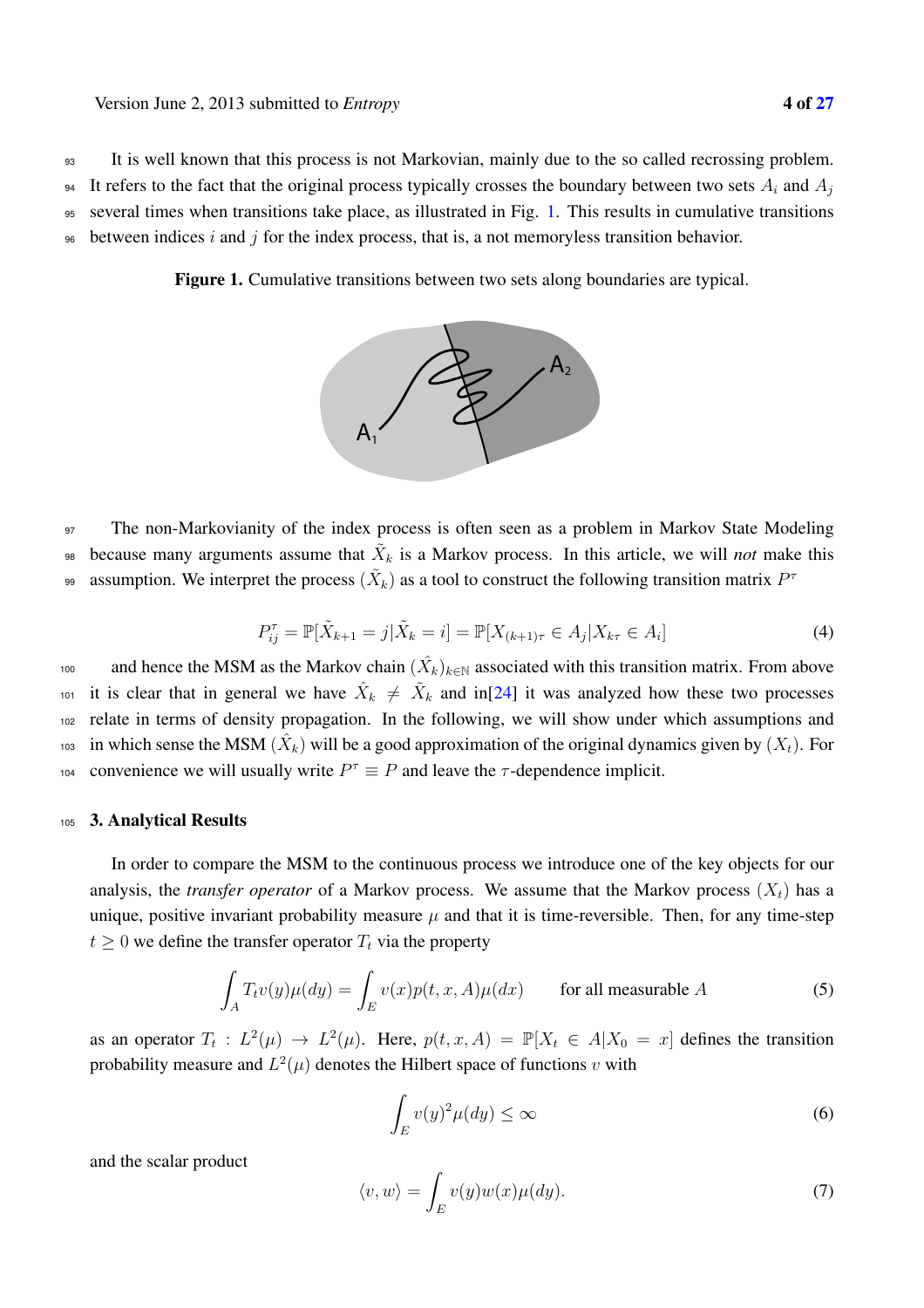Note that  $T_t$  is nothing else than the propagator of densities under the dynamics, but the densities are understood as densities with respect to the measure  $\mu$ . That is, if the Markov process is initially distributed according to

$$
\mathbb{P}[X_0 \in A] = \int_A v_0(x)\mu(dx),\tag{8}
$$

its probability distribution at time  $t$  is given by

$$
\mathbb{P}[X_t \in B] = \int_B v_t(x)\mu(dx), \qquad v_t = T_t v_0.
$$
\n(9)

The benefit of working with  $\mu$ -weighted densities is that the transfer operator  $T_t$  becomes essentially self-adjoint on  $L^2(\mu)$  for all cases of molecular dynamics satisfying some form of detailed balance condition. Hence, it has real eigenvalues and orthogonal eigenvectors with respect to (7) (or at least the dominant spectral elements are real-valued). Moreover, the construction of an MSM can be seen as a projection of the transfer operator [25]. Assume Q is an orthogonal projection in  $L^2(\mu)$  onto an *n*-dimensional subspace  $D \subset L^2(\mu)$  with  $1 \in D$ , and  $\chi_1, ..., \chi_n$  is a basis of D. Then, the so called projected transfer operator  $QT<sub>\tau</sub>Q: D \to D$  has the matrix representation

$$
P_Q = PM^{-1},\tag{10}
$$

with the non-negative, invertible mass matrix  $M \in \mathbb{R}^{n,n}$  with entries

$$
M_{ij} = \frac{\langle \chi_i, \chi_j \rangle}{\langle \chi_i, 1 \rangle}.
$$
\n(11)

The matrix  $P \in \mathbb{R}^{n,n}$  is also non-negative and has entries

$$
P_{ij} = \frac{\langle \chi_i, T_{\tau} \chi_j \rangle}{\langle \chi_i, 1 \rangle}.
$$
 (12)

**Full Partition MSM.** If we choose  $\chi_i = \mathbb{1}_{A_i}$  to be the characteristic function of set  $A_i$  for  $i = 1, ..., n$ , one can easily check that we get  $M = I$  to be the identity matrix and

$$
P_{ij} = \mathbb{P}_{\mu}[X_{\tau} \in A_j | X_0 \in A_i]
$$
\n(13)

106 as in (4). The subscript  $\mu$  shall indicate that  $X_0 \sim \mu$ . So the transition probabilities are evaluated along <sup>107</sup> equilibrium paths.

The previously constructed transition matrix of the MSM based on a full partition can be interpreted as a projection onto a space of densities which are constant on the partitioning sets. This interpretation of an MSM is useful since it allows to analyze its approximation quality. For example, in [25,26] it is proven that we can reproduce an eigenvalue  $\lambda$  of a self-adjoint transfer operator  $T_t$  by the MSM by choosing the subspace appropriately. That is, if  $u$  is a corresponding normalized eigenvector,  $Q$  the orthogonal projection to a subspace D with  $1 \in D$ , then there exists an eigenvalue  $\hat{\lambda}$  of the projected transfer operator  $QT_tQ$  with

$$
|\lambda - \hat{\lambda}| \leq \lambda_1 \delta (1 - \delta^2)^{-\frac{1}{2}},
$$

108 where  $\lambda_1 < 1$  is the largest non-trivial eigenvalue of  $T_t$  and  $\delta = ||u - Qu||$ .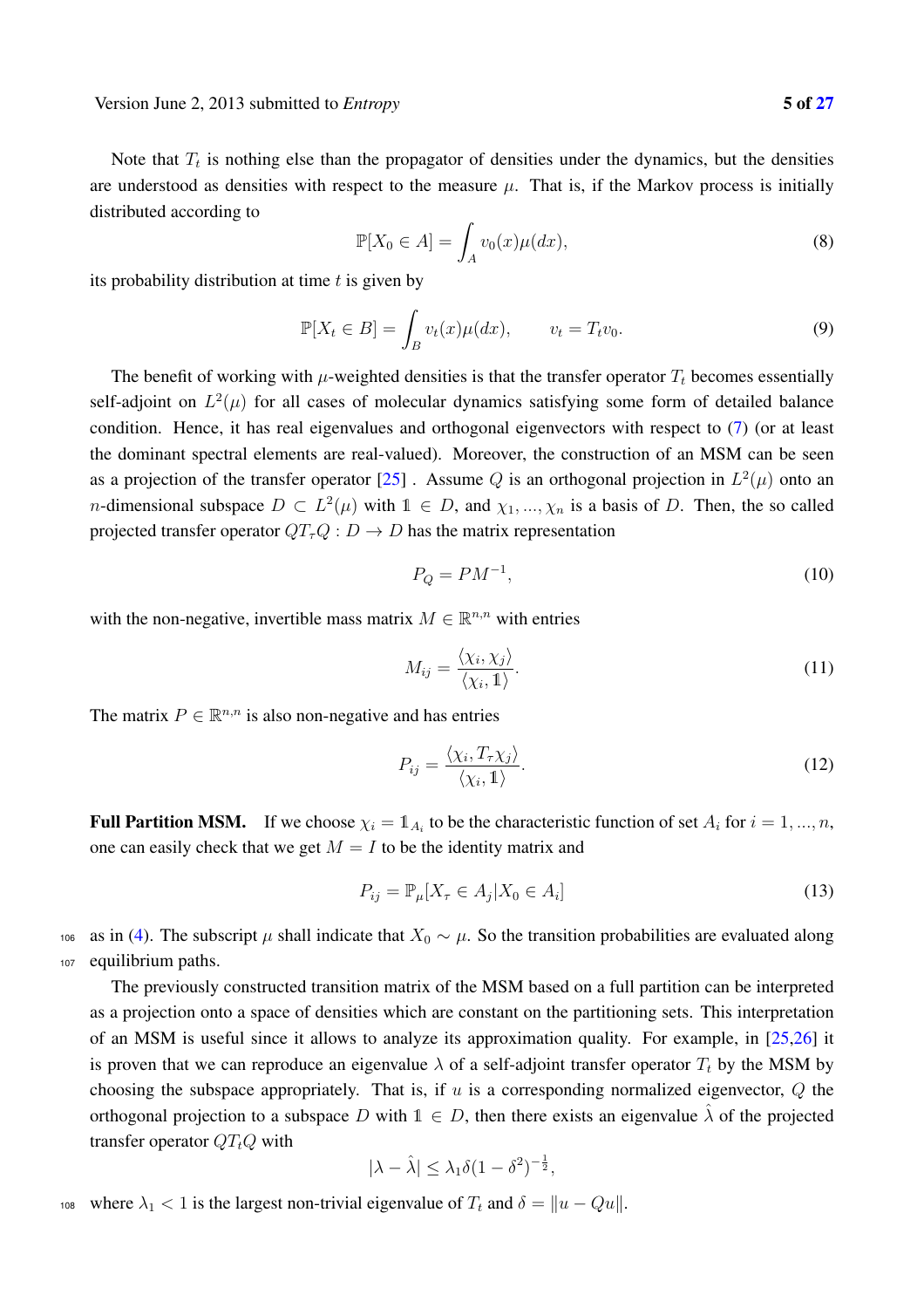Version June 2, 2013 submitted to *Entropy* 6 of 27

In particular, for  $\delta \leq \frac{3}{4}$  one can simplify the equation to

$$
|\lambda - \hat{\lambda}| \le 2\lambda_1 \delta. \tag{14}
$$

109

An eigenvalue  $\lambda_i$  of the transfer operator directly relates to an implied timescales  $\mathcal{T}_i$  of the system via

$$
\mathcal{T}_i = -\frac{\tau}{\log(\lambda_i)}.\tag{15}
$$

110 So the transition matrix (4) that we construct from transitions between the sets  $A_1, ..., A_n$  will generate <sup>111</sup> a Markov chain that will reproduce the original timescales well if the partitioning sets are chosen such that the corresponding eigenvectors are almost constant on these sets. In this case  $\delta = ||u - Qu||$ , that is

<sup>113</sup> the approximation error of the eigenvector by a piecewise constant function on the sets will be small. The projection error  $\delta$  depends on our choice of the discretizing sets. As an example let us consider a

diffusion in the potential that is illustrated in Fig. 2, that is, the reversible Markov process given by the stochastic differential equation

$$
dX_t = -\nabla V(X_t)dt + \sqrt{2\varepsilon}dB_t,
$$
\n(16)

114 where V is the potential,  $B_t$  denotes a Brownian motion and  $\varepsilon > 0$ .

Figure 2. A potential with three wells and a choice of 3 sets  $A_1, A_2, A_3$ .



The figure also shows a choice of three sets that form a full partition of state space. The computation of the transition matrix (4) for  $\sigma = 0.7$  and a lag time  $\tau = 1$  yields

$$
P_Q = P = \begin{pmatrix} 0.9877 & 0.0123 & 0.0000 \\ 0.0420 & 0.9160 & 0.0419 \\ 0.0000 & 0.0123 & 0.9877 \end{pmatrix}
$$

115 that has three eigenvalues  $\lambda_0 = 1, \lambda_1 = 0.9877, \lambda_2 = 0.9037$ . The following table shows the two <sup>116</sup> resulting implied timescales (15) in comparison to the timescales of the original system.

|                                                      | original   103.7608   11.9566 |  |
|------------------------------------------------------|-------------------------------|--|
| full partition 3 sets $\vert$ 80.6548 $\vert$ 9.8784 |                               |  |

117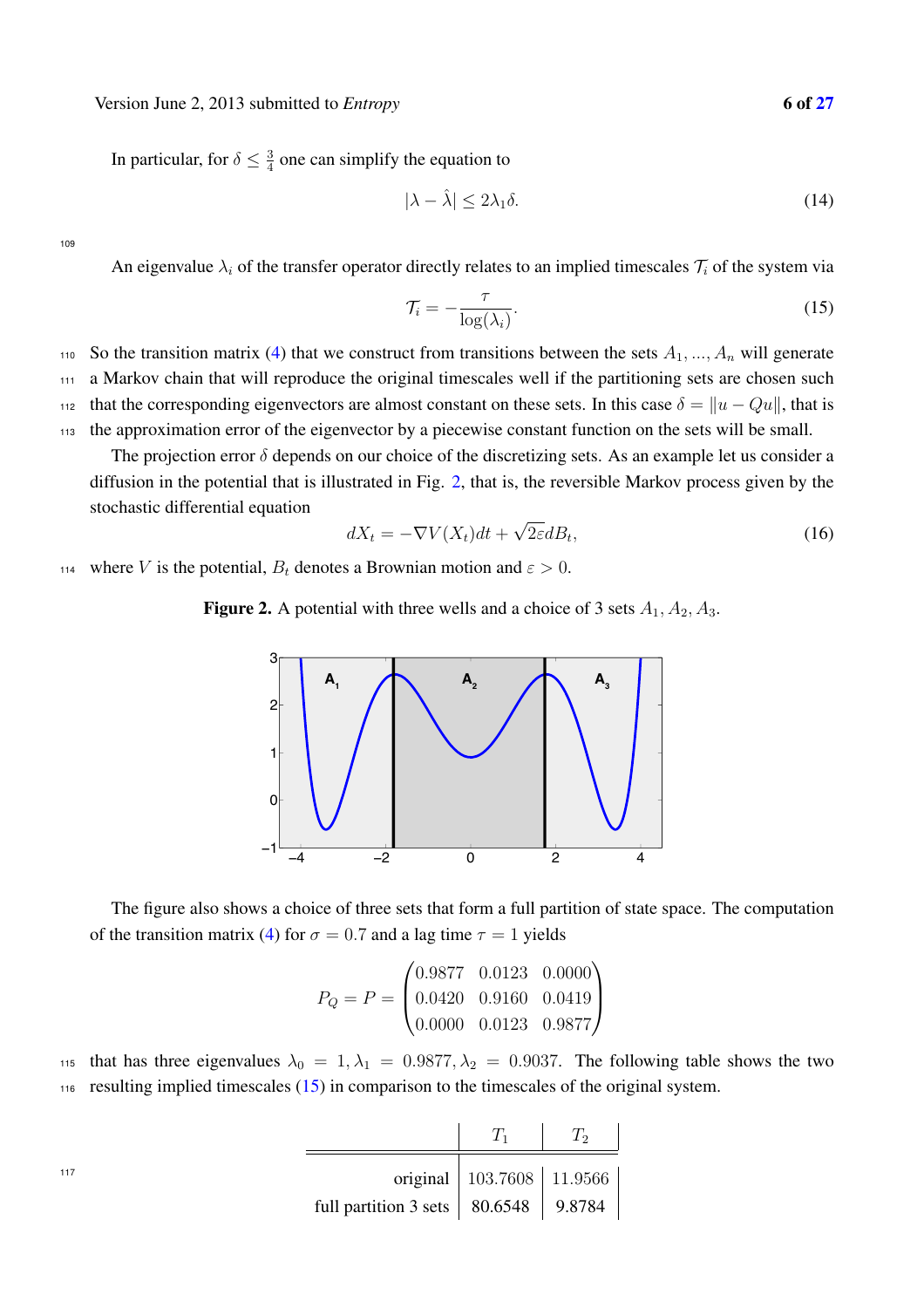As one can see, the timescales are strongly underestimated. This is a typical phenomenon. From a statistical point of view, the recrossing problem will lead to cumulatively appearing transition counts 120 when one computes the transition probabilities  $\mathbb{P}_{\mu}[X_{\tau} \in A_i | X_0 \in A_i]$  from a trajectory  $(X_t)$ , as discussed above. Therefore on average transitions between sets seem to become too likely and hence the processes in the coarse grained system get accelerated. We have seen in (14) that this cannot happen if the associated eigenvectors can be approximated well by the subspace that corresponds to the MSM.

 $124$  Fig. 3 shows the first non-trivial eigenvector  $u_1$  belonging to the timescale  $T_1 = 103.7608$  and its <sup>125</sup> best-approximation by a step function.

**Figure 3.** The first non-trivial eigenvector  $u_1$  (solid blue) and its projection  $Qu_1$  (dashed red) onto step functions that are constant on  $A_1, A_2, A_3$ .



 The eigenvector is indeed almost constant in the vicinity of the wells, but within the transition region between the wells the eigenvector is varying and the approximation by a step function is not accurate. So we have two explanations why the main error is introduced in the region close to shared boundaries of neighboring sets: (1) because of recrossing issues and (2) because of the main projection error of the associated eigenvector. Of course, one solution would be an adaptive refinement of the discretization, that is, one could choose a larger number of smaller sets such that the eigenvector is better approximated by a step function on these sets. In the following section, we will present an alternative solution for overcoming the recrossing problem and reducing the projection error without refining the discretization.

## <sup>134</sup> 4. The Core Set Approach

From (10) we know how to compute a matrix representation for a projected transfer operator for an arbitrary subspace  $D \subset L^2(\mu)$ . For a given basis  $\chi_1, ..., \chi_n$  we have to compute (11) and (12), so

$$
M_{ij} = \frac{\langle \chi_i, \chi_j \rangle}{\langle \chi_i, 1 \rangle}, \qquad P_{ij} = \frac{\langle \chi_i, T_{\tau} \chi_j \rangle}{\langle \chi_i, 1 \rangle}.
$$
 (17)

 In general, the evaluation of these scalar products for arbitrary basis functions is a non-trivial task. On the other hand, we have seen that for characteristic functions  $\chi_i = \mathbb{1}_{A_i}$  on a full partition we do not have to compute the scalar products numerically since the matrix entries have a stochastic interpretation in terms of transition probabilities between sets (13). This means they can be directly estimated from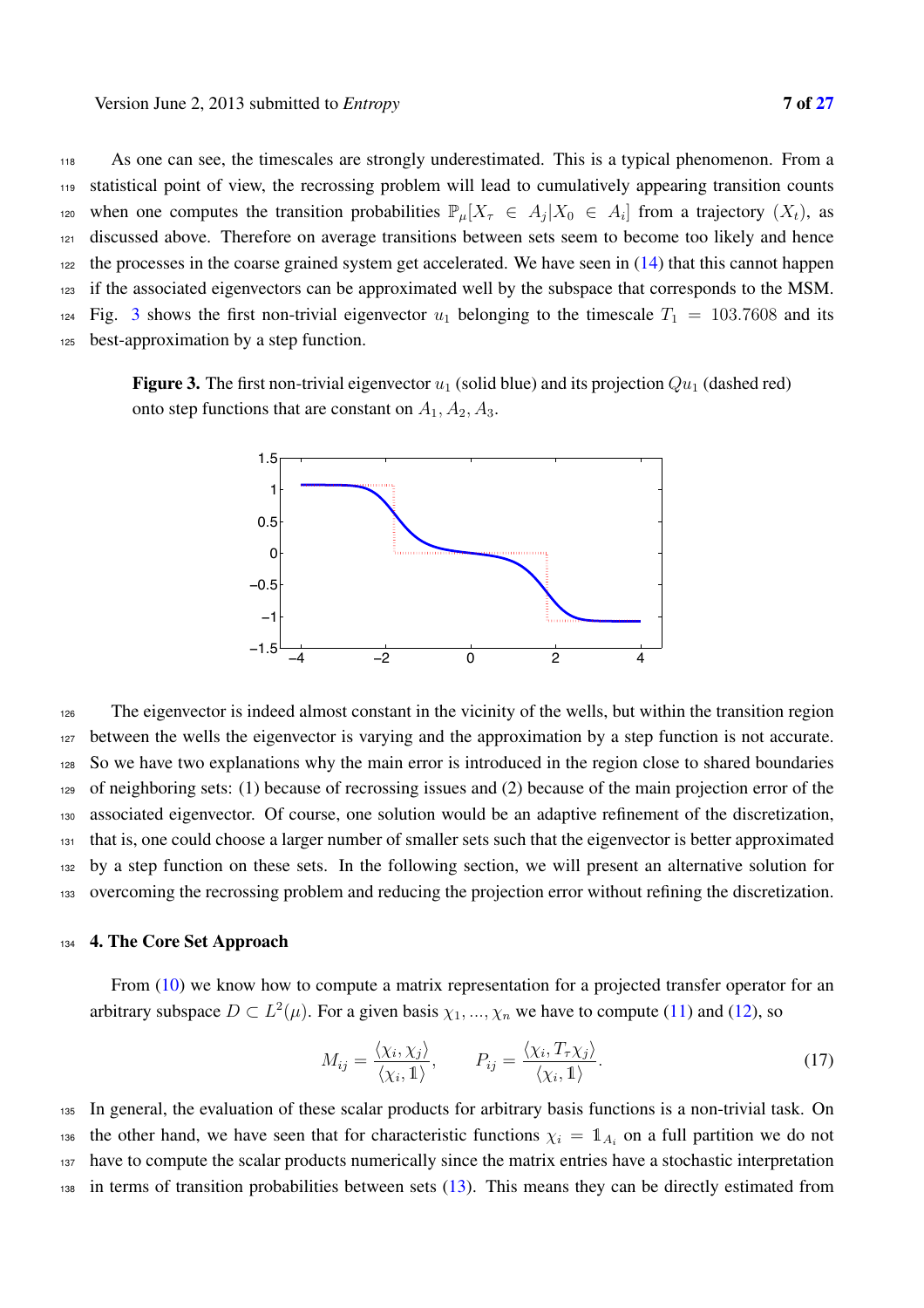<sup>139</sup> a trajectory of the process which is a strong computational advantage, particularly in high dimensional <sup>140</sup> state spaces.

 Now, the question is if there is another basis than characteristic functions that a) is more adapted to the eigenvectors of the transfer operator, and b) still leads to a probabilistic interpretation of the matrix entries (17) such that scalar products never have to be computed. The basic idea is to stick to a set-oriented definition of the basis, but to relax the full partition constraint. We will define our basis with 145 respect to so called *core sets*  $C_1, ..., C_n \subset E$  that are still disjoint, so  $C_i \cap C_j = \emptyset$ , but they do not have to form a full partition. Figure 4 suggests that this could lead to a reduction of the recrossing phenomenon since the sets do not share boundaries anymore.

Figure 4. Core sets do not have to share boundaries anymore. This can reduce the recrossing effect.



148 Now, we use the core sets to define our basis functions  $\chi_1, ..., \chi_n$ . Assume  $T_\tau$  is again a self-adjoint transfer operator and consider n core sets  $C_1, ..., C_n$ . For every i, take the committor function  $\chi_i$  of the 150 process with respect to core set  $C_i$ , that is,  $\chi_i(x)$  denotes the probability to hit the core set  $C_i$  next rather  $151$  than the other core sets when starting the process in x. If we now study the the projection Q onto the <sup>152</sup> space spanned by these committor functions, the two following properties hold [25,27].

(P1) The matrices M and P in  $(10)$  can be written as

$$
M_{ij} = \mathbb{P}_{\mu}[\tilde{X}_k^+ = j | \tilde{X}_k^- = i], \qquad P_{ij} = \mathbb{P}_{\mu}[\tilde{X}_{k+1}^+ = j | \tilde{X}_k^- = i], \tag{18}
$$

where  $(\tilde{X}_k^+)$  and  $(\tilde{X}_k^-)$  are forward and backward milestoning processes [25,28], that is,  $\tilde{X}_k^- = i$ if the process came at time  $t = k\tau$  last from core set  $C_i$  and  $\tilde{X}_k^+ = j$  if the process went next to 155 core set  $C_i$  after time  $t = k\tau$ .

156 (P2) Let  $u_i$  be an eigenvector of  $T_\tau$  that is almost constant on the core sets. Let the region  $C = E \setminus \bigcup_i C_i$ that is not assigned to a core set be left quickly enough, so  $\mathbb{E}_x[\tau(C^c)] \ll \mathcal{T}_i$  for all  $x \in C$ , where  $\mathcal{T}_i$ is the timescale associated with  $u_i$  and  $\mathbb{E}_x[\tau(C^c)]$  is the expected hitting time of  $C^c = \bigcup_i C_i$  when 159 starting in  $x \in C$ . Then,  $||u_i - Qu_i||$  is small, so the committor approximation to the eigenvector <sup>160</sup> is accurate.

 The message behind (P1) is that it is possible to relax the full partition constraint and use a core set discretization that does not cover the whole state space. We can still define a basis for a projection of the transfer operator that leads to a matrix representation that can be interpreted in terms of transition probabilities.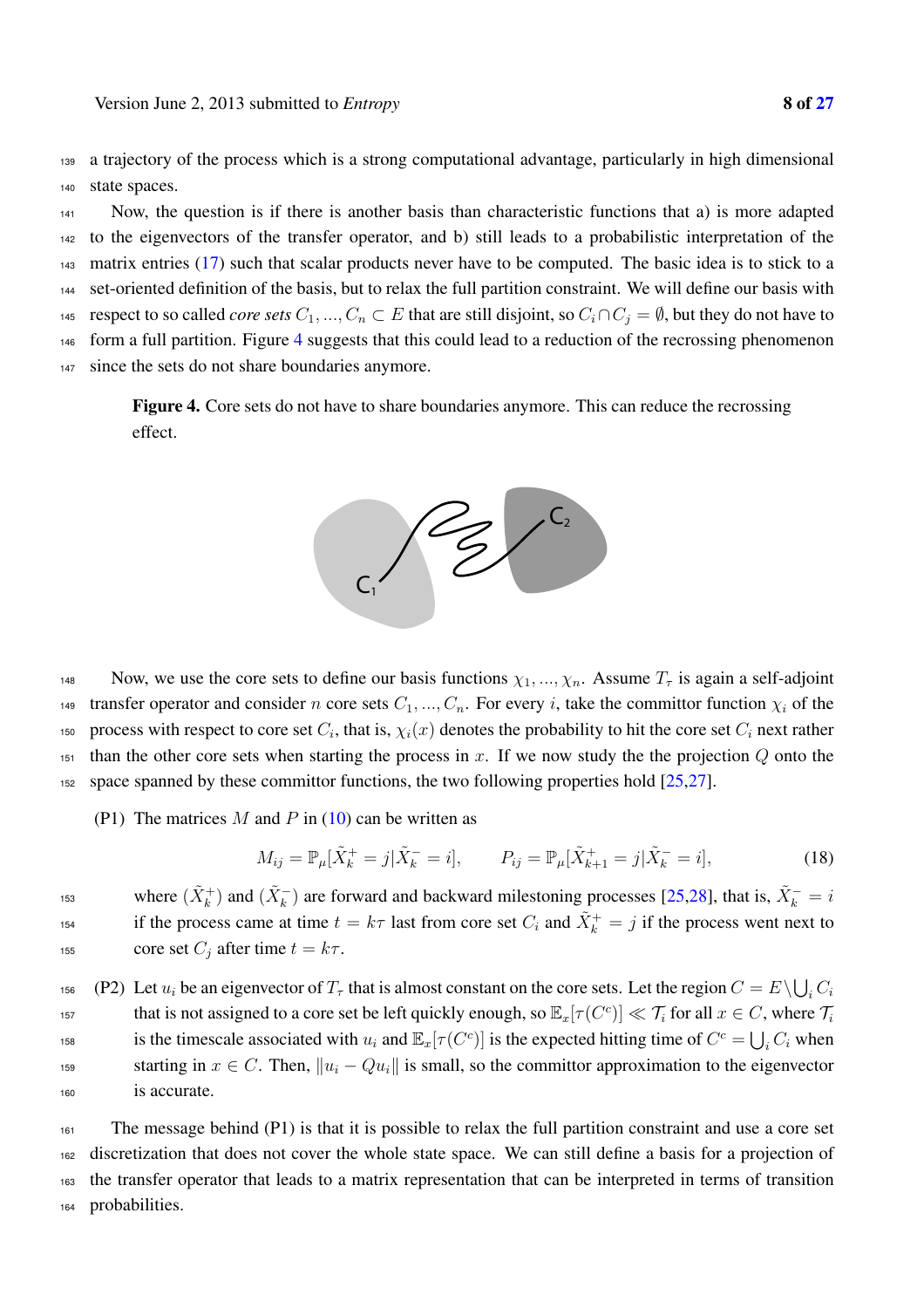Important remark: The construction of the projection onto the committors is only necessary for theoretical purposes. In practice, neither the committor functions, nor scalar products between the committors have to be computed numerically, since the matrix entries of M and P can be estimated from trajectories again.

169

 Property (P2) yields that the relaxation of the full partition constraint should also lead to an improvement of the MSM if the region C between the core sets is typically left on a faster timescale than the processes of interest take place. Let us get back to the example from above. We will see that we can achieve a strong improvement of the approximation by simply excluding a small part of state space from our discretiazion. In Figure 5 we have turned our initial full partition into a core set discretization by removing parts of the transition region between the wells.

**Figure 5.** Excluding a small region of state space from the sets  $A_1$ ,  $A_2$ ,  $A_3$  as in Fig. 2 to form core sets  $C_1, C_2, C_3$  that do not share boundaries anymore.



The matrix  $P_Q = PM^{-1}$  that represents the projection  $QT<sub>\tau</sub>Q$  of the transfer operator onto the 177 committor space associated with the core sets is given by

|  | $(0.9897 \quad 0.0103 \quad 0.0000)$                           |  |
|--|----------------------------------------------------------------|--|
|  | $P_Q = \begin{bmatrix} 0.0352 & 0.9298 & 0.0351 \end{bmatrix}$ |  |
|  | $\begin{pmatrix} 0.0000 & 0.0103 & 0.9897 \end{pmatrix}$       |  |

178 Comparing to the MSM for the full partition one can see that transitions between indices i and j,  $i \neq j$  are <sup>179</sup> less likely. As the following table shows this leads to a far more accurate reproduction of the timescales <sup>180</sup> in the system.

|                                         |                                          | $T_1$ $T_2$                   |  |
|-----------------------------------------|------------------------------------------|-------------------------------|--|
| 181<br>3 core sets   100.8066   11.9145 |                                          | original   103.7608   11.9566 |  |
|                                         |                                          |                               |  |
|                                         | full partition 3 sets   80.6548   9.8784 |                               |  |

<sup>182</sup> From the discussion above this has to be expected because the eigenvectors are almost constant in <sup>183</sup> the vicinity of the wells and we removed a part of state space from the discretization that is typically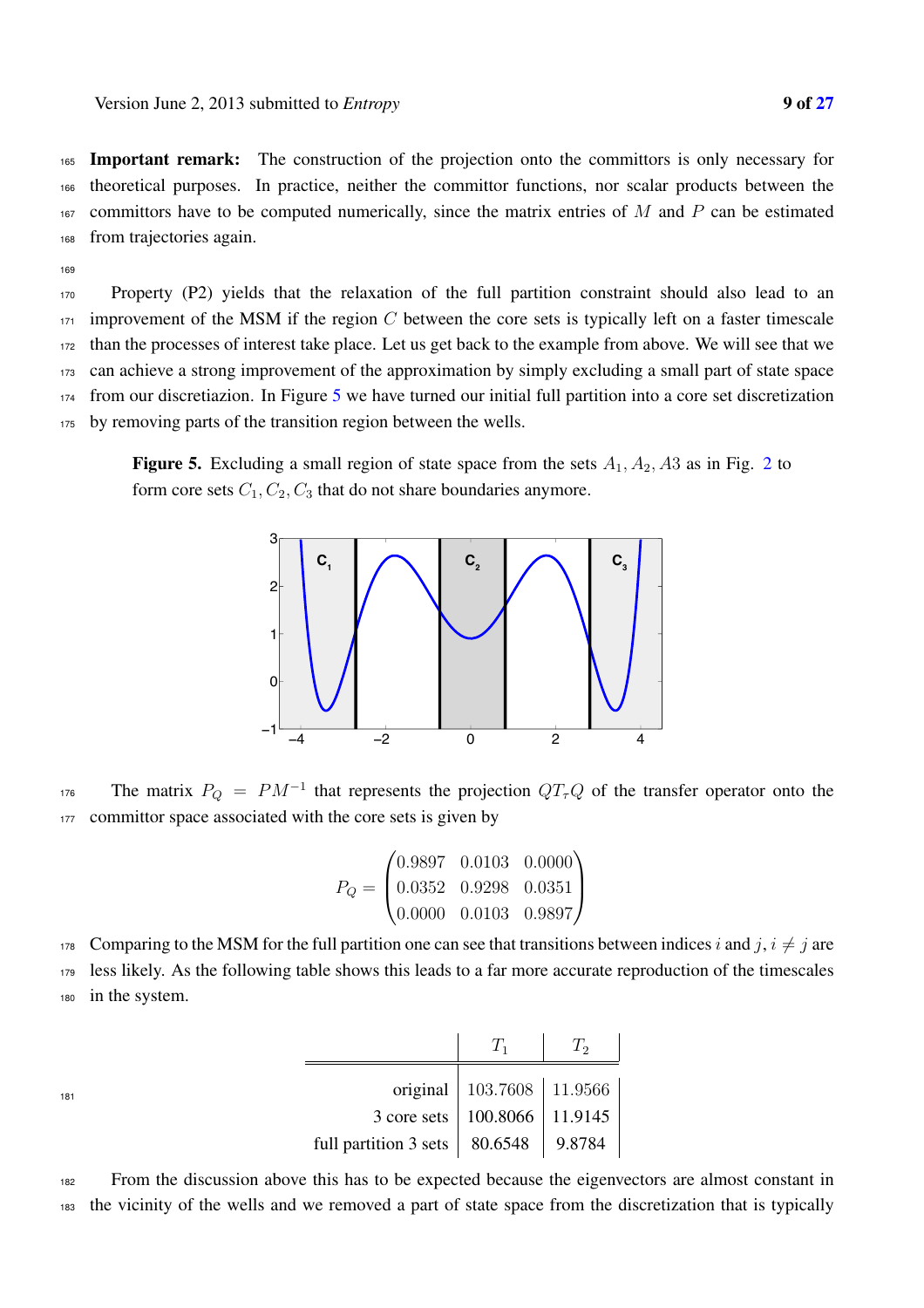184 left quickly compared to the timescales  $T_1$  and  $T_2$ . So, the committor functions should deliver a good 185 approximation of the first two eigenvectors. Figure 6 underlines this theoretical result.

Figure 6. Upper panel: The first non-trivial eigenvector  $u_1$  (solid blue) and its projection  $Q_fu_1$  (finely dashed red) onto stepfunctions (full partition) and its projection  $Qcu_1$  (dashed green) onto committors (core sets). Lower panel: The same plot for the second non-trivial eigenvector  $u_2$ .



#### <sup>186</sup> 5. Practical Considerations and MD Applications

In the previous sections we have interpreted the construction of an MSM as projection of the dynamics onto some finite dimensional ansatz space. We have discussed two types of spaces that both have been defined on the basis of a set discretization. First, we chose a full partition of state space and the associated space of step functions, and second we analyzed a discretization by core sets and the associated space spanned by committor functions. These two methods have the advantage that the resulting projections lead to transition matrices for the MSM with entries that are given in terms of transition probabilities between the sets. That is, one can compute estimates for the transition matrices from simulation data. This is an important property for practical applications because it means that we never need to compute committor functions, or scalar products between committors or step functions. We rather generate trajectories  $x_0, x_1, ... x_N$  of the process  $(X_t)$ , let us say for a time step  $h > 0$ , so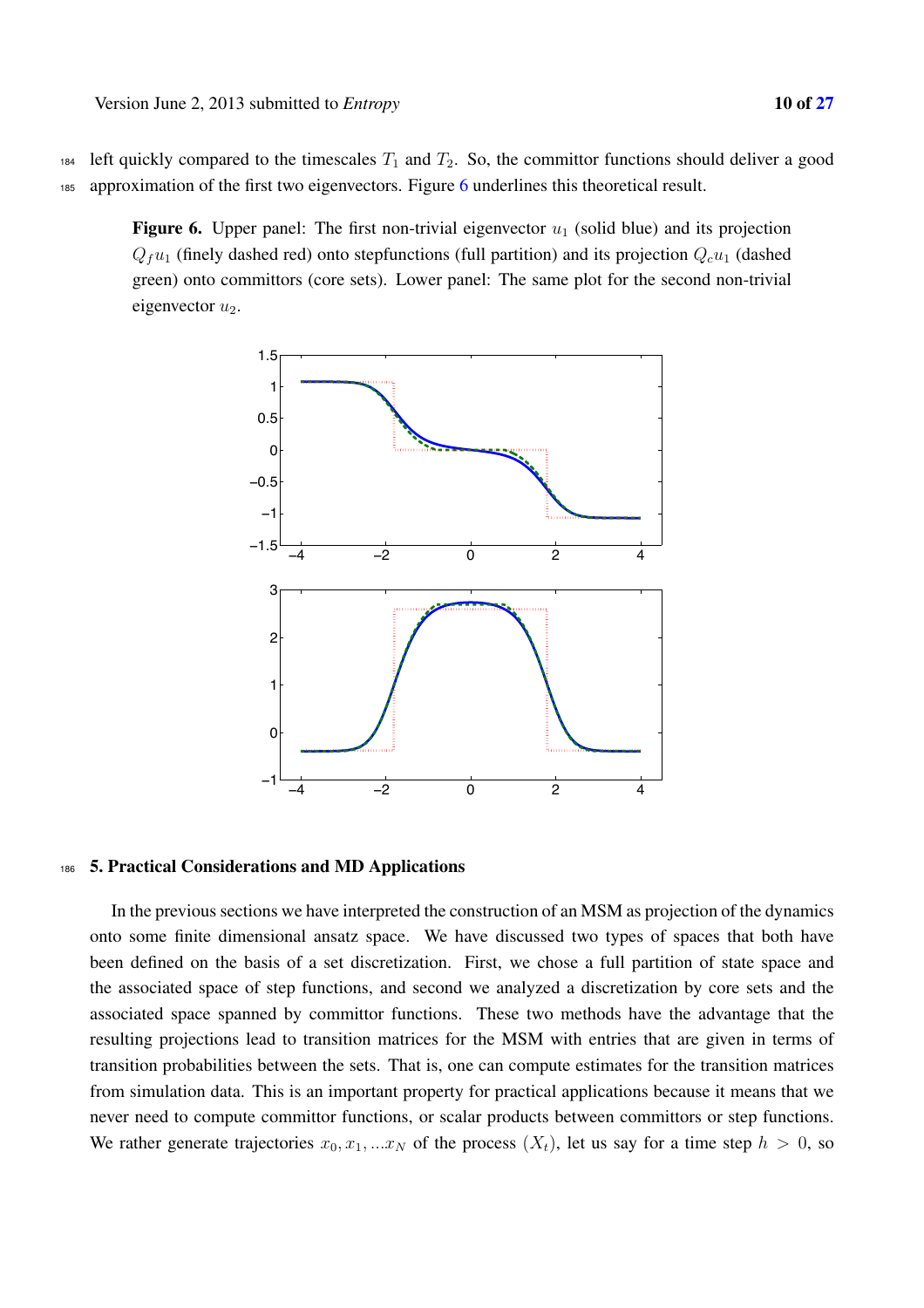$x_i = X_{hi}$ . For example, we can then define for a full partition  $A_1, ..., A_m$  and a lag time  $\tau = nh$  the discrete trajectory  $s_k = i \Leftrightarrow x_k \in A_i$  and compute the matrix  $\hat{P}$ 

$$
\hat{P}_{ij} = \frac{C_{ij}}{\sum_{j} C_{ij}}, \qquad C_{ij} = \sum_{k=0}^{N-n} \mathbb{1}_{\{s_k = i\}} \mathbb{1}_{\{s_{k+n} = j\}}.
$$
\n(19)

It is well-known [29] that  $\hat{P}$  is a maximum likelihood estimator for the full partition MSM transition matrix (4). Similarly one can also compute estimates for a core set MSM by using the definition of milestoning processes [27,28]. That is, if we have core sets  $C_1, ..., C_m$ , a lag time  $\tau = nh$  as before, and we define discrete milestoning trajectories by

> $s_k^- = i \Leftrightarrow x_k \in A_i$  or came last from  $A_i$  before time k  $s_k^+ = i \Leftrightarrow x_k \in A_i$  or went next to  $A_i$  after time  $k$ ,

we can compute an estimator  $\hat{P}_Q = \hat{P}\hat{M}^{-1}$  of the core set MSM matrix (10) by counting transitions:

$$
\hat{P}_{ij} = \frac{C_{ij}}{\sum_{j} C_{ij}}, \qquad C_{ij} = \sum_{k=0}^{N-n} \mathbb{1}_{\{s_k^-=i\}} \mathbb{1}_{\{s_{k+n}^+=j\}},
$$
\n(20)

$$
\hat{M}_{ij} = \frac{N_{ij}}{\sum_{j} N_{ij}}, \qquad N_{ij} = \sum_{k=0}^{N} \mathbb{1}_{\{s_k^-=i\}} \mathbb{1}_{\{s_k^+=j\}}.
$$
\n(21)

 Since in practice we will only have a finite amount of data available, we will have statistical errors when constructing an MSM. This is an additional error to the projection error related to the discretization that we have discussed above. On the other hand, one should note that these errors are *not independent* of each other. For example, it is clear that if we take a full partition of state space and we let the partition become arbitrarily fine by letting the number of sets go to infinity, the discretization error will vanish. At the same time, for a fixed amount of statistics, the statistical error will become arbitrarily large because we will need to compute more and more estimators for transition events between the increasing number of sets. For more information on statistical errors we refer to the literature [29,30].

Besides the choice of discretization and the available statistics, the estimates above also depend on a lag time  $\tau$ . This dependence can be used to validate an MSM by a Chapman Kolmogorov test [29]. This is based on the fact that the MSM matrices approximately form a semi-group for all large enough lag times  $\tau > \tau^*$ , although for small lag times this is typically not true due to memory effects. These facts also motivate to look at something like an infinitesimal generator that approximately generates these MSM transition matrices for large enough lag times. In [27], two types of generator constructions have been compared for a core set setting. The first generator  $K$  is simply constructed from the transition rates between the core sets in the milestoning sense, that is

$$
K_{ij} = \lim_{T \to \infty} \frac{N_{ij}^T}{R_i^T}, i \neq j \qquad K_{ii} = -\sum_{j \neq i} K_{ij}, \qquad (22)
$$

where  $N_{ij}^T$  is the amount of time in  $[0, T]$  the process has spent on its way from core set  $C_i$  to  $C_j$ , and  $R_i^T$  is the total time in  $[0, T]$  the process came last from  $C_i$ . On the other hand, one can see [27,31] that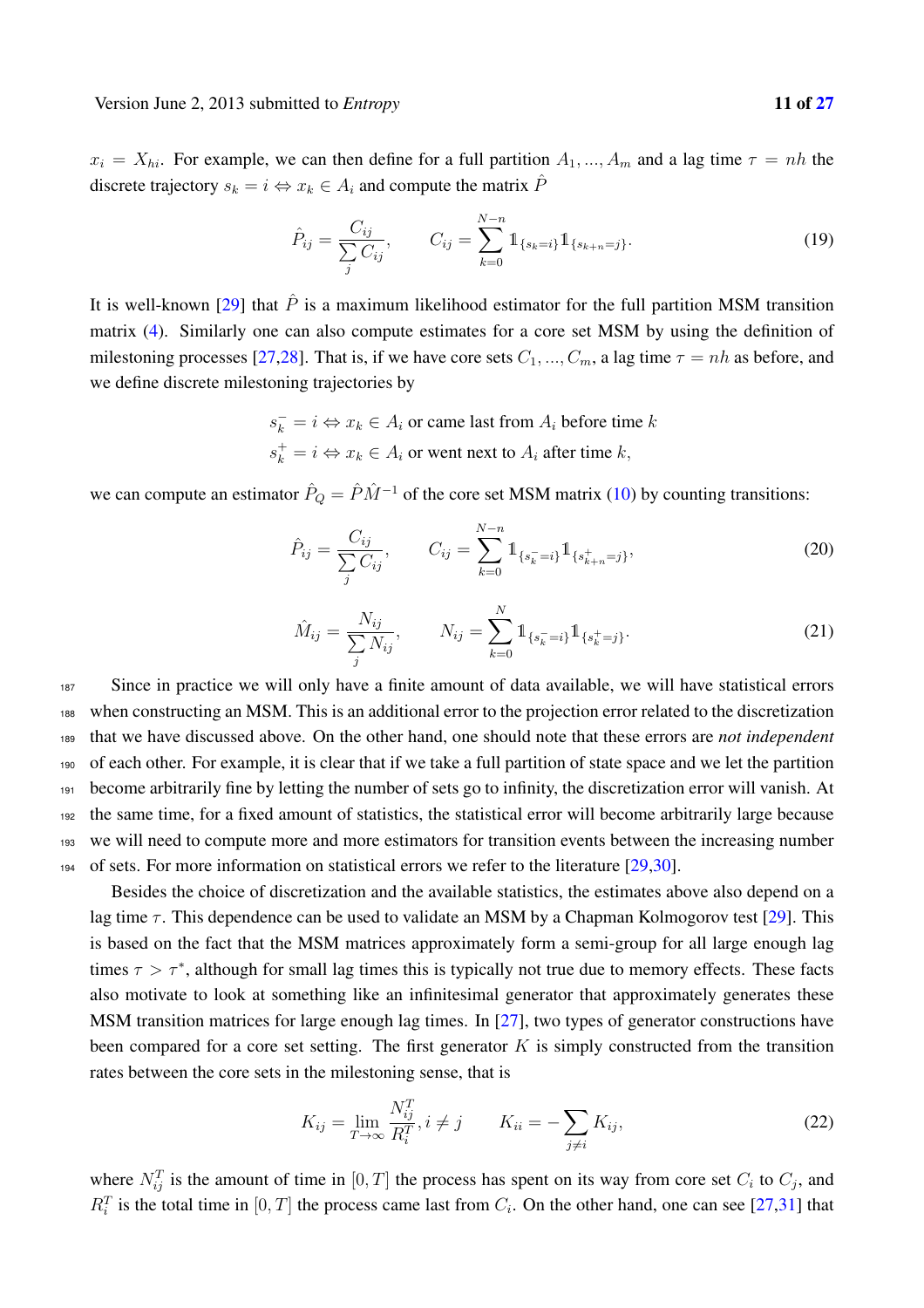$K^* = KM^{-1}$  with the mass matrix M from above (18) can be interpreted as a projection of the original generator of the process, and also as derivative of the core set MSM from above, i.e.

$$
K^* = \lim_{\tau \to 0} \frac{PM^{-1} - I}{\tau},\tag{23}
$$

195 where P depends on  $\tau$  (17).

 Let us now analyze how the choice of core sets, particularly the size of the core sets, influences the resulting approximation. Therefore, we consider an MD example that was discussed in [27], namely 198 one molecule of alanine dipeptide monitored via its  $\phi$  and  $\psi$  backbone dihedral angles. Two core sets 199 are defined as balls with radius r around the two points with angular coordinates  $x_{\alpha} = (-80, -60)$  and  $x_\beta = (-80, 170)$ . The stationary distribution of the process and the two centers of the core sets  $x_\alpha, x_\beta$ in the angular space are shown in Fig. 7.

Figure 7. The stationary distribution of alanine dipeptide and the two centers of the core sets  $x_{\alpha}, x_{\beta}$  in the angular space as white dots.

<sup>202</sup> For computing a reference timescale several MSMs based on full partitions using 10,15, and 250 sets <sup>203</sup> have been constructed for increasing lag times. In [27], it is shown that in each setting the estimate for 204 the longest implied timescale of the process converged to  $\approx$  19 ps for large enough  $\tau$ . Now the implied timescales for the two different generators K (22) and K<sup>\*</sup> (23) are computed. In Fig. 8, the resulting <sup>206</sup> timescales are plotted against the reference timescale  $\approx$  19 ps for varying size of the core sets.

 One can see that the estimate by the milestoning generator K is rather sensitive to the size of core sets. It overestimates the timescales for small core sizes and underestimates it for larger core sizes. On the other hand, the projected genetator  $K^*$  can never overestimate the timescale due to its interpretation as projection. It is also rather robust against the choice of size of the core sets until the core sets become 211 too large, e.g.  $r > 15$ . Then, the discretization becomes close to a full partition discretization using only two sets. In this case the timescales have to be underestimated heavily because of recrossing phenomena. On the other hand, the underestimation for very small core sets has to be explained by a lack of statistics. When the core sets are chosen arbitrarily small, it is clearly more difficult for the process to hit the sets and therefore transition events become rare. Note that for the straightforward milestoning generator K <sup>216</sup> the processes seem to become very slow, but for the projected generator  $K^* = KM^{-1}$  this effect is theoretically corrected by the mass matrix M. Nevertheless, in both cases the generation of enough statistics will be problematic for too small core sets.

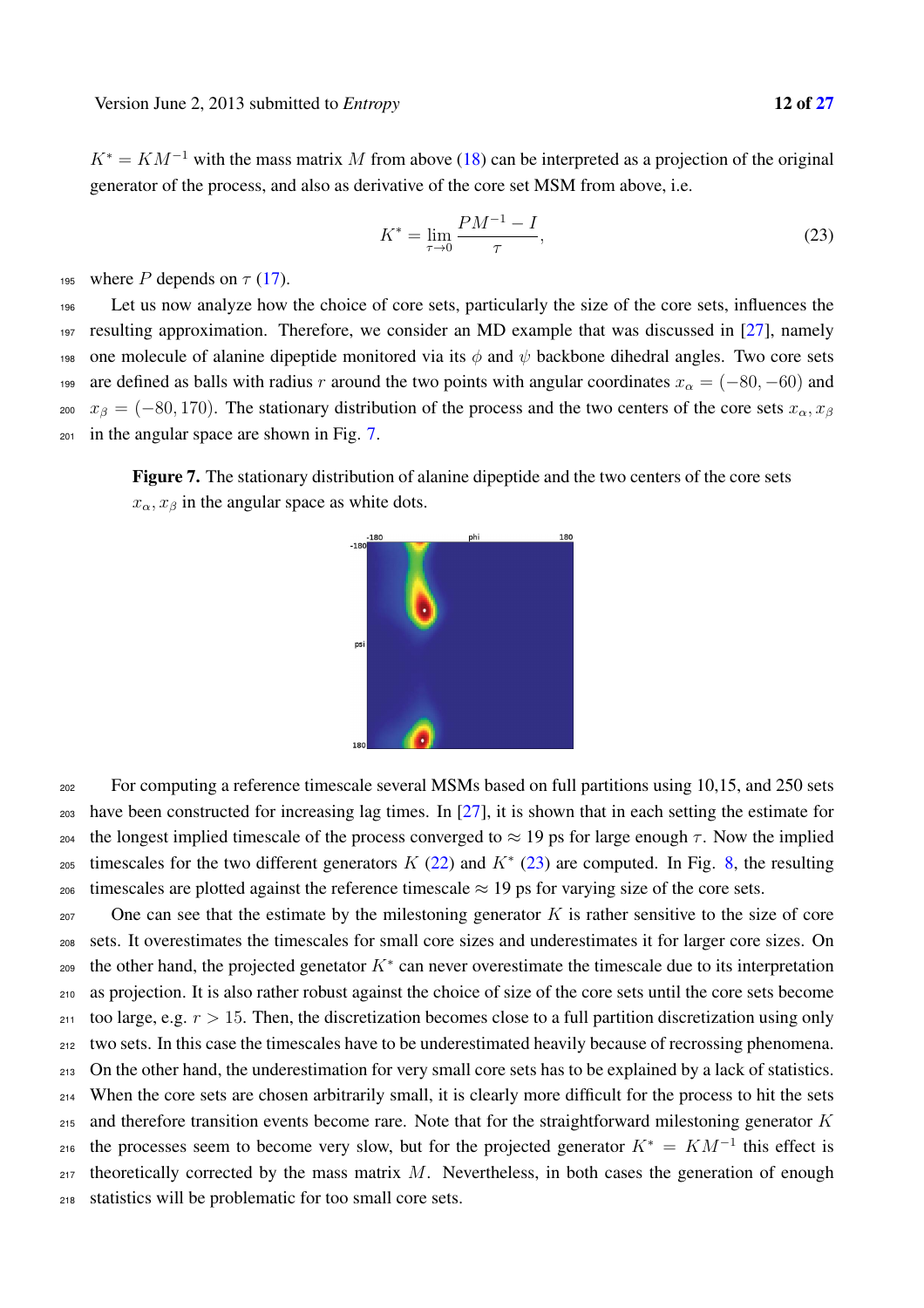Figure 8. Estimate of the implied timescales from  $K(22)$ , the projected generator  $K^*(23)$ and the reference computed from several full partition MSMs.



<sup>219</sup> **Further Applications in MD.** Markov State Modelling has been show to apply successfully to many <sup>220</sup> different molecular systems like peptides including time-resolved spectroscopic experiments [10–12], 221 proteins and protein folding  $[4,9,13]$ , or DNA  $[32]$ . In most of the respective publications full partition <sup>222</sup> MSMs are used and the underlying dicretization is based on cluster finding methods, see [29] for a <sup>223</sup> review. Core set based approaches have been used just recently [10,27].

#### <sup>224</sup> 6. MSM for Optimal Control Problems

In this section we will borrow ideas from the previous section and explain how MSMs can be used to discretize optimal control problems that are linear-quadratic in the control variables and which appear in e.g. sampling of rare events. Specifically, we consider the case that  $(X_t)_{t\geq0}$  is the solution of

$$
dX_t = (\sqrt{2}u_t - \nabla V(X_t))dt + \sqrt{2\varepsilon}dB_t,
$$
\n(24)

with potential V, Brownian motion  $B_t$  and temperature  $\varepsilon > 0$  as in (16) and an unknown control variable  $u: [0, \infty) \to \mathbb{R}^d$  that is chosen so as to minimize the cost function

$$
J(u; x) = \mathbb{E}\left[\int_0^{\tau} \left(f(X_s) + \frac{1}{2}|u_t|^2\right) ds \middle| X_0 = x\right].
$$
 (25)

225 (The factors of 1/2 and  $\sqrt{2}$  in front of the control terms are for notational convenience.) Here  $f \ge 0$ <sup>226</sup> is a bounded continuous function called *running cost* and  $\tau < \infty$  (a.s.) is a random stopping time that 227 is determined by  $X_t$  hitting a given target set  $A \subset E$ , i.e.  $\tau = \inf\{t > 0: X_t \in A\}$ , in other words, zes we are interested in controlling  $X_t = X_t^u$  until it reaches A. As an example, consider the case  $f = 1$ 229 and  $A = C_1$  with the potential considered in Figure 5, which amounts to the situation that one seeks to 230 minimize the time to reach the core set  $C_1$  by tilting the potential towards the target set  $C_1$ ; tilting the <sup>231</sup> potential too much is prevented by the quadratic penalization term in the cost functional that grows when <sup>232</sup> too much force is applied.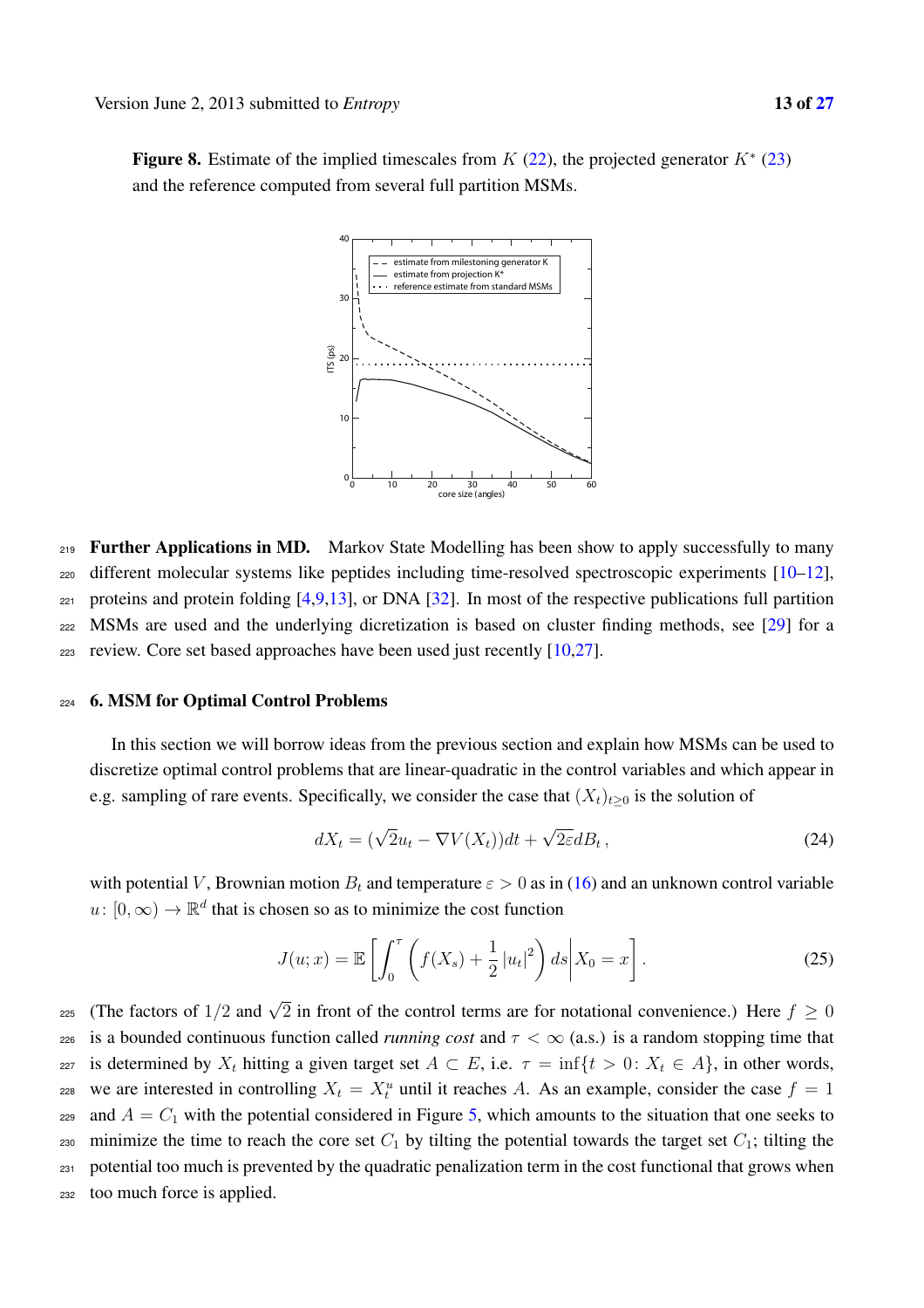233 Other choices of f in  $(24)$  result in alternative applications. One obvious application would be to 234 set  $\tau = T$  to a fixed time and f to the characteristic function of the complement of a conformation set <sup>235</sup> C,  $f = 1<sub>E\setminus C</sub>$ . In this case, minimization of J wrt. the control  $u_t$  would mean maximization of the 236 probability to find the system in the conformation  $C$  until time  $T$  under a penalty on the external work  $237$  done to the system. See [14] for more details on such applications.

<sup>238</sup> There are other types of cost functions J one might consider, e.g. control until a deterministic finite  $239$  time  $\tau = T$  is reached, or even  $\tau \to \infty$ , and the construction would follow analogously. For compactness 240 we consider here only cost functions as in  $(25)$ .

**Optimal control and equilibrium expectation values.** It turns out that when minimizing  $J$  it is sufficient to consider control strategies that are Markovian and depend only on  $X_t$ , i.e. we consider feedback laws of the form  $u_t = \alpha(X_t)$  for some smooth function  $\alpha: E \to \mathbb{R}^d$ . Moreover only controls with finite energy are considered, for otherwise  $J(u; x) = \infty$ . For control problems of the form (24)–(25) the optimal feedback function can be shown to be  $\alpha^*(x) = -\sqrt{2}\nabla W$  where W is the value function or optimal-cost-to-go [1,15]

$$
W(x) = \min_{u} J(u; x) \tag{26}
$$

with the minimum running over all admissible Markovian feedback strategies. It can be shown that  $W$ satisfies the following dynamic programming equation of Hamilton-Jacobi-Bellman type (see [33]):

$$
LW(x) - |\nabla W(x)|^2 + f = 0
$$
  
 
$$
W|_A = 0,
$$
 (27)

with the second-order differential operator

$$
L = \varepsilon \Delta - \nabla V \cdot \nabla
$$

that is the infinitesimal generator of the process  $X_t$  for  $u = 0$ . If the value function W is known, it can be plugged into the equation of motion which then turns out to be of the form

$$
dX_t^* = -\nabla U(X_t^*)dt + \sqrt{2\varepsilon}dB_t,
$$
\n(28)

with the new potential

$$
U(x) = V(x) + 2W(x) .
$$

The difficulty is that equation  $(27)$  is a nonlinear partial differential equation and for realistic highdimensional systems it is not at all obvious how to discretize it, employing any kind of state space partitioning. It has been demonstrated in  $[14,15]$  that  $(27)$  can be transformed into a linear equation by a logarithmic transformation. Setting  $W(x) = -\varepsilon \log \phi(x)$  it readily follows, using chain rule and equation (27), that  $\phi$  solves the linear equation

$$
(L - \varepsilon^{-1} f)\phi = 0
$$
  
 
$$
\phi|_A = 1.
$$
 (29)

The last equation is linear and can be solved by using MSMs as we will show below. Moreover, by the Feynman-Kac theorem [34], the solution to (29) can be expressed as

$$
\phi(x) = \mathbb{E}\left[\exp\left(-\frac{1}{\varepsilon} \int_0^{\tau} f(X_t) dt\right) \middle| X_0 = x\right],\tag{30}
$$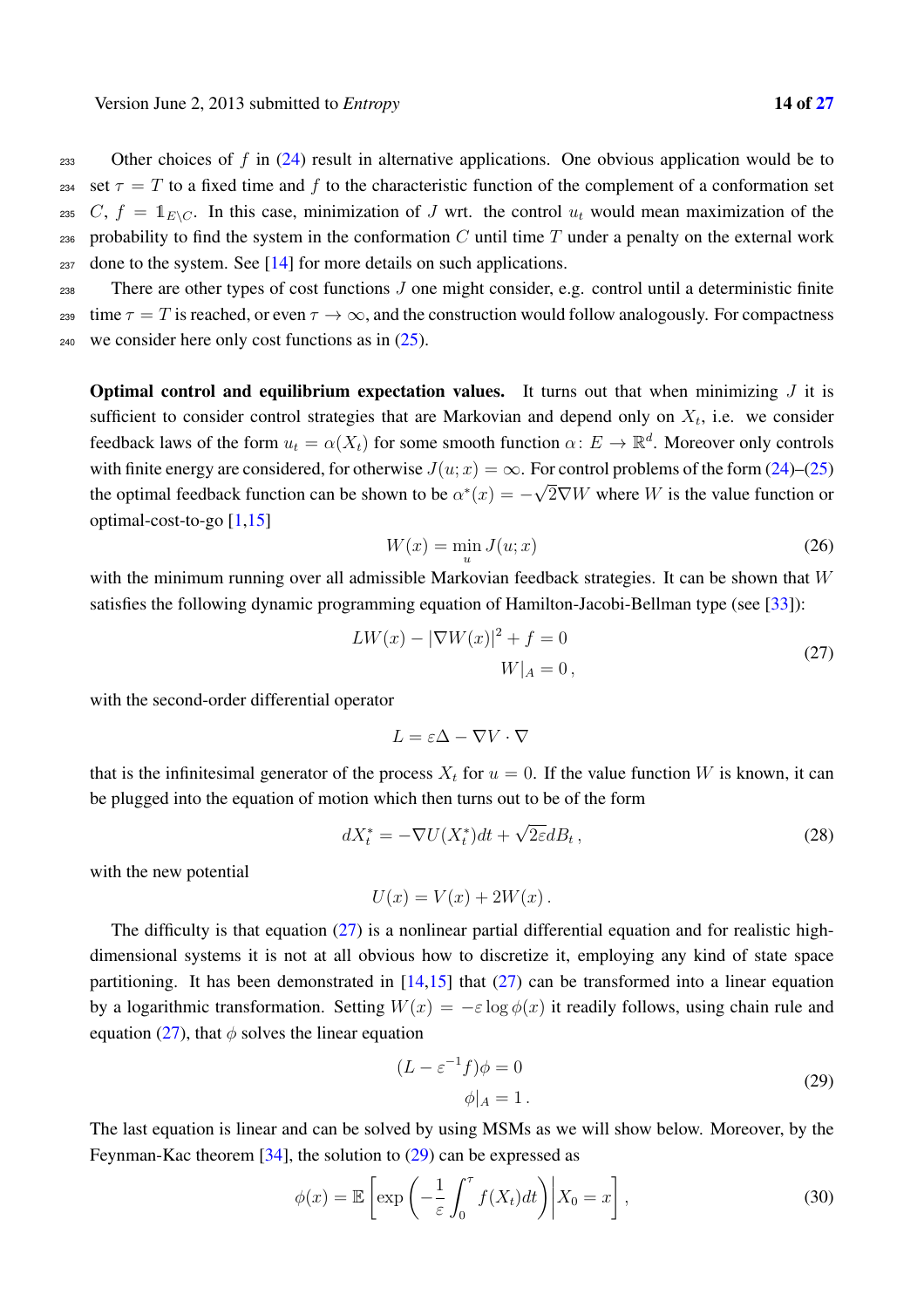where  $X_t$  solves the control-free equation

$$
dX_t = -\nabla V(X_t)dt + \sqrt{2\varepsilon}dB_t.
$$

<sup>241</sup> That is, the optimal control for (24) can be computed by solving (29) which can be done *in principle* via

242 Monte-Carlo approximation of the expected value in  $(30)$  if critical slowing down by rare events can be

<sup>243</sup> avoided.

Remark. The optimization problem (26) admits an interpretation in terms of entropy minimization: Let  $Q = Q_x^u$  and  $P = Q_x^0$  denote the path probability measures of controlled and uncontrolled trajectories starting at x at time  $t = 0$ , and set

$$
Z = \int_0^\tau f(X_s) \, ds,
$$

then it follows that we can write

$$
W(x) = \min_{Q \ll P} J(u; x), \qquad J(u; x) = \int \left\{ Z + \varepsilon \log \left( \frac{dQ}{dP} \right) \right\} dQ,\tag{31}
$$

where the notation " $Q \ll P$ " means that Q has a density<sup>1</sup> with respect to P. It turns out that for every such Q there is exactly one control strategy u such that  $Q = Q_x^u$  is generated by (24), in this sense the notation in  $(31)$  is meaningful. The second term

$$
H(Q||P) = \varepsilon \int \log \left(\frac{dQ}{dP}\right) dQ
$$

 $244$  is the relative entropy or Kullback-Leibler divergence between Q and P. For details on this matter that <sup>245</sup> are based on Girsanov transformations for stochastic differential equations we refer to [35] or the article  $246$  [1] in this special issue.

## <sup>247</sup> 7. MSM Discretization of Optimal Control Problems

248 The basic idea is now to choose a subspace  $D \subset L^2(\mu)$  with basis  $\chi_1, \ldots, \chi_n$  as in Markov state  $_{249}$  modelling and then discretize the dynamic programming equation (27) of our optimal control problem by <sup>250</sup> projecting the equivalent log transformed equation (29) onto that subspace. As we will see the resulting <sup>251</sup> discrete matrix equation can be transformed back into an optimal control problem for a discrete Markov <sup>252</sup> jump process (MJP).

We will do this construction for the full partition case  $\chi_i = \mathbb{1}_{A_i}$  and the core set case  $\chi_i = q_i$  discussed <sup>254</sup> earlier. We will see that in both cases, we arrive at a structure-preserving discretization of the original <sup>255</sup> optimal control problem where the states of the corresponding MJP will be related to the partition subsets  $A_i$ . The first case will give us back a well-known lattice discretization for continuous control problems,  $257$  the Markov chain approximation [36]. This is illustrated in the following diagram:

<sup>&</sup>lt;sup>1</sup>That is, the density function  $dQ/dP$  exists, is almost everywhere positive and normalized.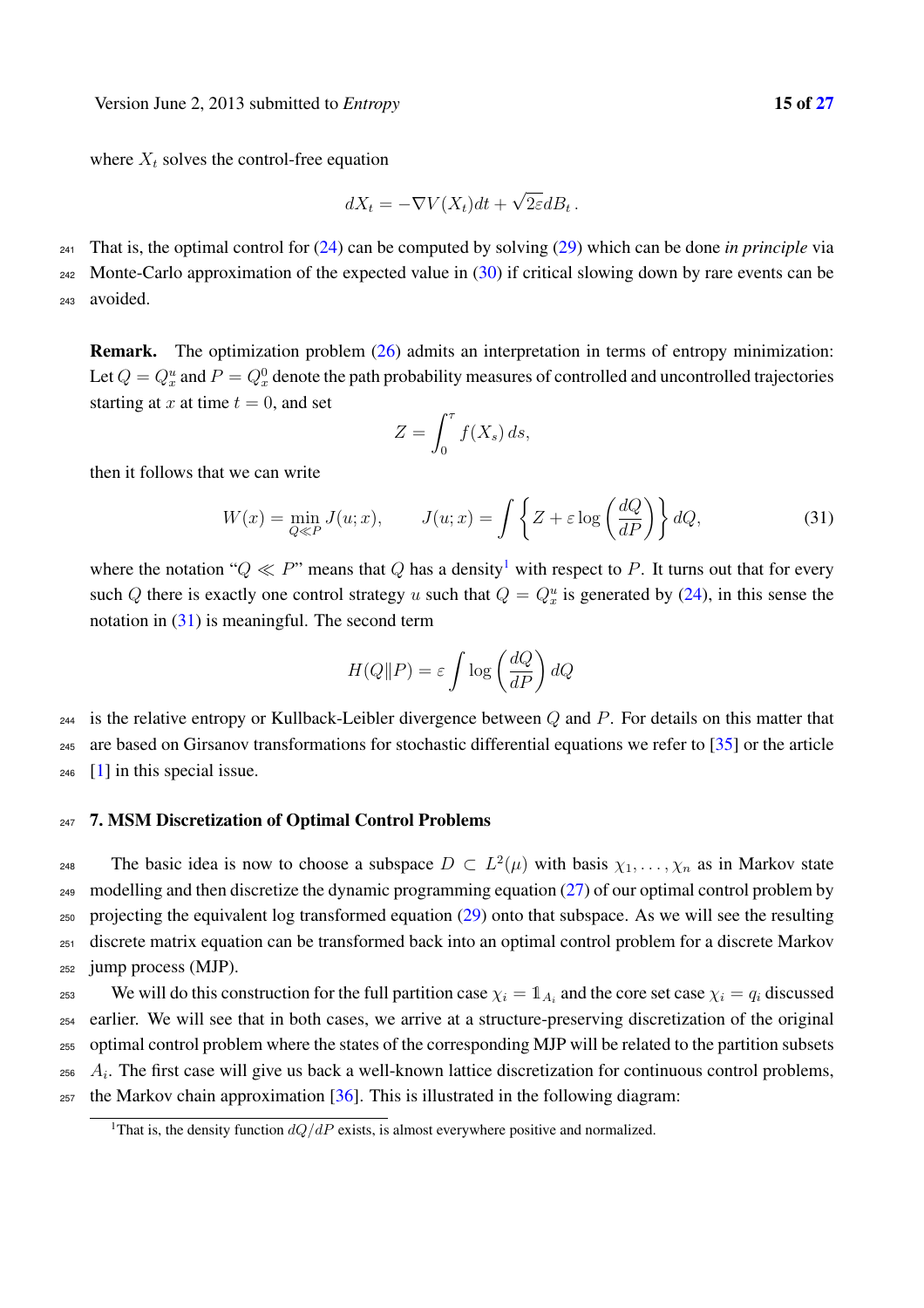

258 Subspace projection. The key steps for the discretization is that we pick a suitable subspace  $D \subset$ <sup>259</sup>  $L^2(\mu)$  that is adapted to the boundary value problem (29). Specifically, we require that the subspace 260 contains the constant function  $1 \in D$  and that it gives a good representation of the most dominant <sup>261</sup> metastable sets. To this end we choose basis functions  $\chi_1, \ldots, \chi_{n+1}$  with the following properties:

<sup>262</sup> (S1) The  $\chi_i$  form a partition of unity, that is  $\sum_{i=1}^{n+1} \chi_i = 1$ .

263 (S2) The  $\chi_i$  are adapted to the boundary conditions in (29), that is  $\chi_{n+1}|_A = 1$  and  $\chi_i|_A = 0$  for 264  $i \in \{1, \ldots, n\}.$ 

Now let  $Q$  be the orthogonal projection onto  $D$ , and define the matrices

$$
F_{ij} = \frac{\langle \chi_i, f \chi_j \rangle}{\langle \chi_i, 1 \rangle}, \qquad K_{ij} = \frac{\langle \chi_i, L \chi_j \rangle}{\langle \chi_i, 1 \rangle}.
$$

Now, if  $\phi$  solves the linear boundary value problem (29), then the coefficients  $\hat{\phi}_1,\ldots,\hat{\phi}_{n+1}$  of its finitedimensional representation  $Q\phi = \sum_j \hat{\phi}_j \chi_j$  on the subspace D satisfy the constrained linear system

$$
\sum_{j=1}^{n+1} (K_{ij} - \varepsilon^{-1} F_{ij}) \hat{\phi}_j = 0, \quad i \in \{1, ..., n\}
$$
  

$$
\hat{\phi}_{n+1} = 1,
$$
 (32)

that is the discrete analogue of (29). The discrete solution  $\hat{\phi} = Q\phi$  is optimal in the sense of being the best approximation of  $\phi$  in the energy norm, i.e.,

$$
\|\phi - \hat{\phi}\|_{A} = \inf_{\psi \in D} \|\phi - \psi\|_{A},\tag{33}
$$

where

$$
\|\phi\|_A^2 = \left\langle \phi, (\varepsilon^{-1} f - L) \phi \right\rangle
$$

is the energy norm on  $L^2(\mu)$ , and the infimum runs over all functions  $\psi \in L^2(\mu)$  that are of the form  $\psi(x) = \sum_j \psi_j \chi_j(x)$  with coefficients  $\psi_j \in \mathbb{R}$ . This is a standard result about projections of PDEs, see [37] for details.<sup>2</sup> In analogy with equation (14) we can use the above result to get the error estimate

$$
\|\phi - \hat{\phi}\|_{\mu}^{2} \le \left(1 + \frac{1}{\delta^{2}} \|QAQ^{\perp}\|^{2}\right) \inf_{\psi \in D} \|\phi - \psi\|_{\mu}^{2}
$$
 (34)

<sup>&</sup>lt;sup>2</sup>By the same argument as in the previous sections  $A = \varepsilon^{-1} f - L$  is symmetric and positive definite as an operator on the weighted Hilbert space  $L^2(\mu)$ . Moreover  $\|\phi\|_A^2 = \varepsilon^{-1} \langle \phi, f\phi \rangle + \varepsilon \langle \nabla \phi, \nabla \phi \rangle$ .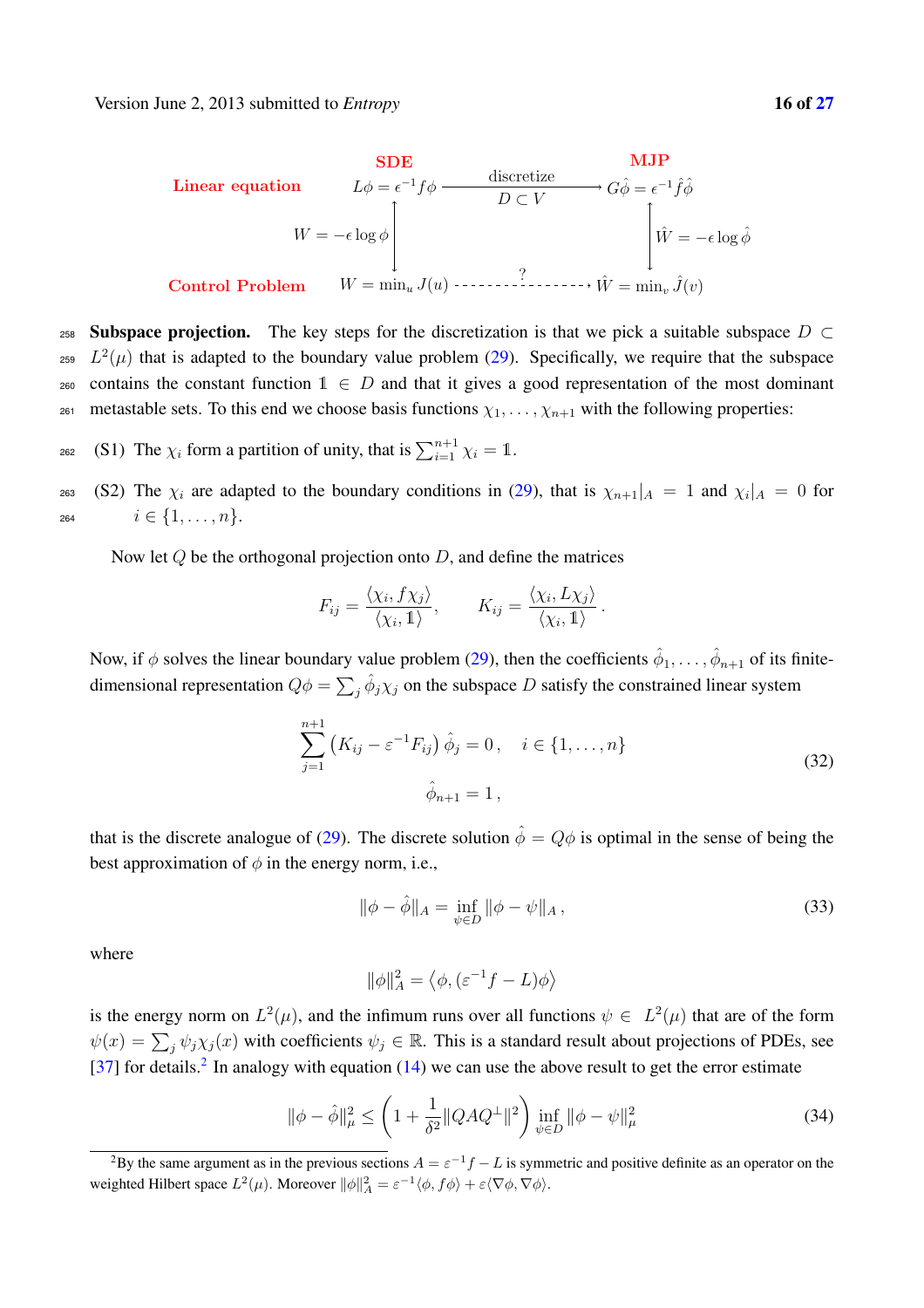<sup>265</sup> where  $A = \varepsilon^{-1}f - L$  is a shorthand for the operator appearing in (29) and the constant  $\delta > 0$  is defined 266 such that  $||v||_A^2 \ge \delta ||v||_\mu^2$  holds for all  $v \in L^2(\mu)$ ; see [38]. The bottom line of (33) is that discretizing (29) <sup>267</sup> via (32) minimizes the projection error measured in the energy norm. Since all functions are  $\mu$ -weighted, <sup>268</sup> the approximation will be good in regions visited with high probability and less good in regions with <sup>269</sup> lower probability. The error estimate (34) is along the lines of the MSM approximation result: If we ετο switch to the norm on  $L^2(\mu)$ , the function  $\hat{\phi} = Q\phi$  is still almost the best approximation of φ, provided  $271$  that A leaves the subspace D almost invariant. As was pointed out earlier this is exactly the case when <sup>272</sup> the  $\chi_i$  are close to the eigenfunctions of A (e.g., when the system is metastable).

**Properties of the projected problem.** We introduce now the diagonal matrix  $\Lambda$  with entries  $\Lambda_{ii}$  =  $\sum_j F_{ij}$  (zero otherwise) and the full matrix  $G = K - \varepsilon^{-1}(F - \Lambda)$ , and rearrange (32) as follows:

$$
\sum_{j=1}^{n+1} (G_{ij} - \varepsilon^{-1} \Lambda_{ij}) \hat{\phi}_j = 0, \quad i \in \{1, ..., n\}
$$
  

$$
\hat{\phi}_{n+1} = 1,
$$
 (35)

This equation can be given a stochastic interpretation. To this end let us introduce the vector  $\pi \in \mathbb{R}^{n+1}$ extraptable interval  $\pi_i = \langle \chi_i, 1 \rangle$  and notice that  $\sum_i \pi_i = 1$  follows immediately from the fact that <sup>275</sup> the basis functions  $\chi_i$  form a partition of unity, i.e.  $\sum_i \chi_i = 1$ . This implies that  $\pi$  is a probability 276 distribution on the discrete state space  $\hat{E} = \{1, \ldots, n+1\}$ . We summarise properties of the matrices K,  $277$  F and G, see also [38]:

(M1) K is a generator matrix of a MJP  $(\hat{X}_t)_{t>0}$  (i.e., K is a real-valued square matrix with row sum zero and positive off-diagonal entries) with stationary distribution  $\pi$  that satisfies detailed balance

$$
\pi_i K_{ij} = \pi_j K_{ji}, \quad i, j \in \hat{E}
$$

278 (M2)  $F ≥ 0$  (entry-wise) with  $\pi_i F_{ij} = \pi_j F_{ji}$  for all  $i, j ∈ E$ .

279 (M3) G has row sum zero and satisfies  $\pi^T G = 0$  and  $\pi_i G_{ij} = \pi_j G_{ji}$  for all  $i, j \in \hat{E}$ ; furthermore there exists a constant  $0 < C < \infty$  such that  $G_{ij} \ge 0$  for all  $i \ne j$  if  $||f||_{\infty} \le C$ . In this case equation <sup>281</sup> (35) admits a unique and strictly positive solution  $\hat{\phi} > 0$ .

It follows that if the running costs f are such that  $(M3)$  holds, then G is a generator matrix of a MJP that we shall denote by  $(X_t)_{t\geq 0}$ , and (35) has a unique and positive solution. In this case the logarithmic transformation  $\hat{W} = -\varepsilon \log \hat{\phi}$  is well-defined. It was shown in [39] that  $\hat{W}$  can be interpreted as the value function of a Markov decision problem with cost functional (cf. also [33])

$$
\hat{J}(v;i) = \mathbb{E}\left[\int_0^\tau \left(\hat{f}(\hat{X}_s) + k(\hat{X}_s, v_s)\right)ds\middle|\hat{X}_0 = i\right]
$$
\n(36)

that is minimized over the set of Markovian control strategies  $v: \hat{E} \to (0,\infty)$  subject to the constraint that the controlled process  $\hat{X}_t = \hat{X}_t^v$  is generated by  $G^v$  where

$$
G_{ij}^v = \begin{cases} v(i)^{-1} G_{ij}v(j), & i \neq j \\ -\sum_{j \neq i} G_{ij}^v, & i = j \end{cases}
$$
\n(37)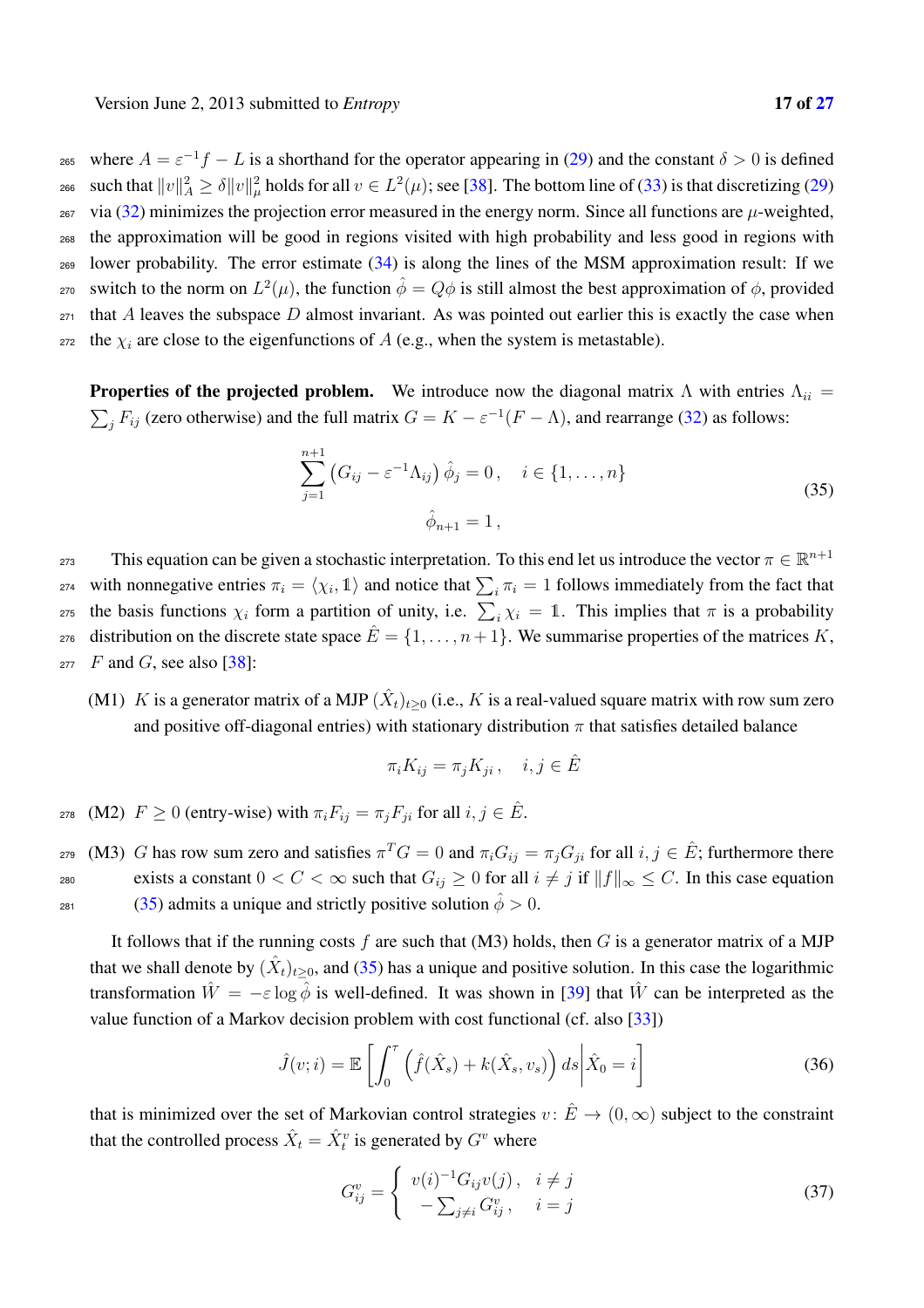Version June 2, 2013 submitted to *Entropy* 18 of 27

with stopping time  $\tau = \inf\{t > 0: \hat{X}_t = n + 1\}$  and running costs

$$
\hat{f}(i) = \Lambda_{ii}, \quad k(i, v) = \varepsilon \sum_{j \neq i} G_{ij} \left\{ \frac{v(j)}{v(i)} \left[ \log \frac{v(j)}{v(i)} - 1 \right] + 1 \right\}.
$$
\n(38)

Properties of the projected problem, cont'd. From [39] we know that the optimal cost

$$
\hat{W}(i) = \min_{v} \hat{J}(v; i)
$$

<sup>282</sup> is given by  $\hat{W} = -\epsilon \log \hat{\phi}$  where  $\hat{\phi}$  solves (35), with the optimal feedback strategy given by  $v^*(i) = \hat{\phi}_i$ 283 (see  $[33]$ ). We list additional properties:

(i) The *v*-controlled system has the unique invariant distribution

$$
\pi^{v} = (\pi_1^{v}, \ldots, \pi_{n+1}^{v}), \quad \pi_i^{v} = \frac{v(i)^2 \pi_i}{Z_v}
$$

with  $Z_v$  an appropriate normalization constant; in terms of the value function  $\pi^* = \pi^{v^*}$  reads

$$
\pi^* = (\pi_1^*, \ldots, \pi_{n+1}^*)
$$
,  $\pi_i^* = \frac{1}{Z_*} e^{-2\varepsilon^{-1} \hat{W}(i)} \pi_i$ .

284 (ii)  $G^v$  is reversible and stationary with respect to  $\pi^v$ , i.e.,  $\pi_i^v G_{ij}^v = \pi_j^v G_{ji}^v$  for all  $i, j \in \hat{E}$ .

(iii)  $\hat{J}$  admits the same interpretation as (31) in terms of the relative entropy:

$$
\hat{W}(i) = \min_{Q \ll P} \hat{J}(v; i), \qquad \hat{J}(v; i) = \int \left\{ \hat{Z} + \varepsilon \log \left( \frac{dQ}{dP} \right) \right\} dQ
$$

where P denotes expectation with respect to the uncontrolled MJP  $\hat{X}_t$  starting at  $\hat{X}_0 = i$ , Q denotes the path measure of the corresponding controlled process with generator  $G<sup>v</sup>$  and

$$
\hat{Z} = \int_0^{\tau} \hat{f}(\hat{X}_s) ds.
$$

A few remarks seem in order: Item  $(i)$  of the above list is in accordance with the continuous setting, in which the optimally controlled dynamics is governed by the new potential  $U = V + 2W$  and has the stationary distribution  $\mu^* \propto \exp(-2\epsilon^{-1}W)\mu$  with  $\mu$  being the stationary distribution of the uncontrolled process. Hence the effect of the control on the invariant distribution is the same in both cases. Further note that optimal strategies change the jump rates according to

$$
G_{ij}^{v^*} = G_{ij} e^{-\varepsilon^{-1}(\hat{W}(j) - \hat{W}(i))},\tag{39}
$$

that is  $\hat{W}$  acts as an effective potential as in the continuous case, and the change in the jump rates can be <sup>286</sup> interpreted in terms of Kramer's law for this effective potential.

<sup>287</sup> This completes our derivation of the discretized optimal control problem, and we now compare it with 288 the continuous problem we started with for the case of a full partition of  $E$  and a core set partition of  $E$ . 289

290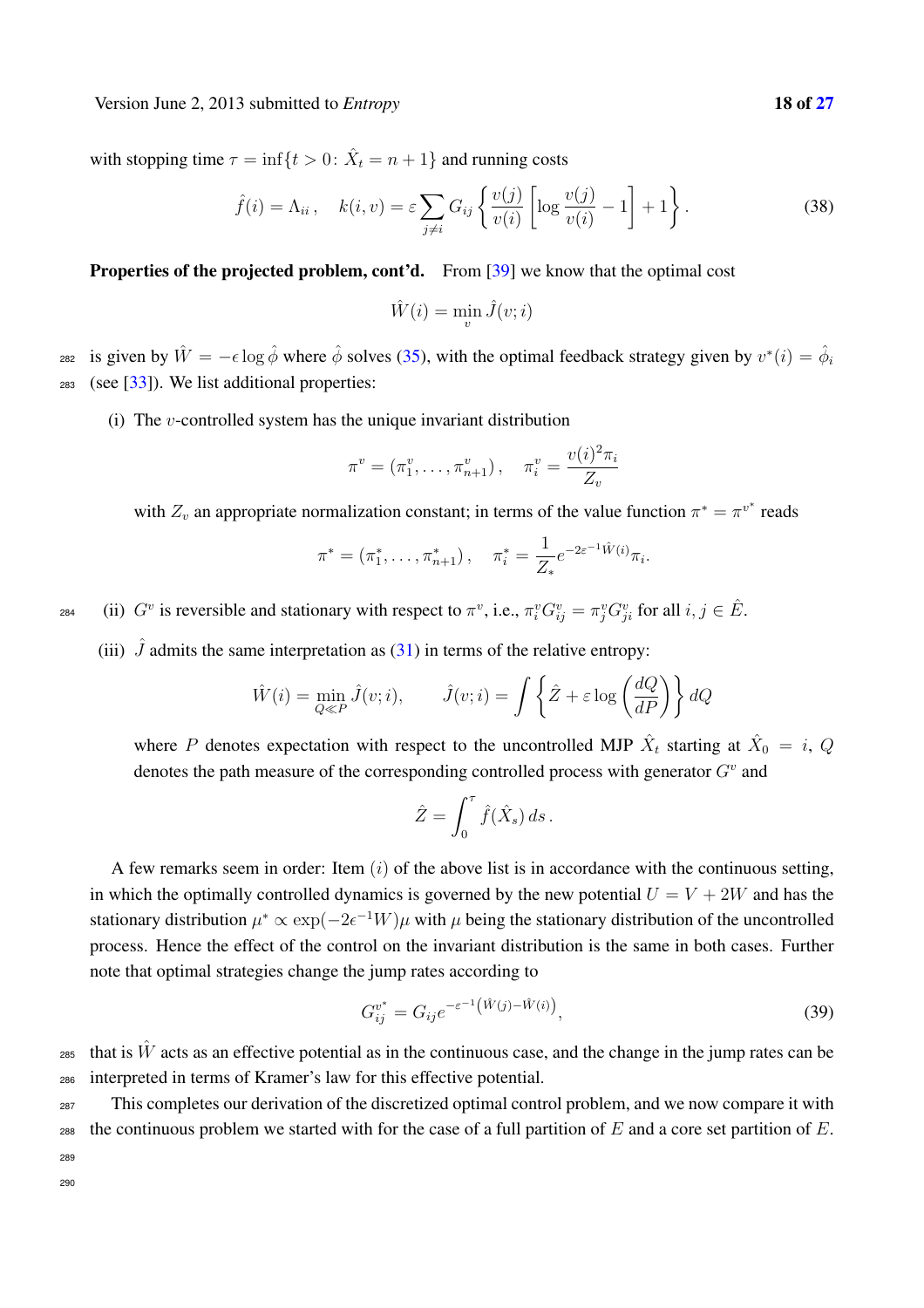Version June 2, 2013 submitted to *Entropy* 19 of 27

## <sup>291</sup> 8. Markov Chain Approximations and Beyond

292 **Full partitions.** Let E be fully partitioned into disjoint sets  $A_1, \ldots, A_{n+1}$  with centers  $x_1, \ldots, x_{n+1}$ asset and such that  $A_{n+1} := A$ , and define  $\chi_i := \chi_{A_i}$ . These  $\chi_i$  satisfy the assumptions (S1) and (S2) discussed  $294$  in section 7. Since they are not overlapping, F is diagonal, and

$$
\hat{f}(i) = \frac{1}{\pi_i} \int_{A_i} f(x) \mu(x) dx = \mathbb{E}_{\mu}[f(X_t) | X_t \in A_i]
$$
\n(40)

is just obtained by averaging  $f(x)$  over the cell  $A_i$ . (40) is also a sampling formula for  $\hat{f}(i)$ . It follows 296 directly that  $G = K$ , and in particular (M3) holds for any f. One can show that K has components

$$
K_{ij} \approx \frac{1}{\Delta_{ij}} e^{-\beta (V(\bar{x}_{ij}) - V(x_i))}, \quad \Delta_{ij}^{-1} = \beta^{-1} \frac{m(S_{ij})}{m(h_{ij}) m(A_i)}
$$
(41)

.

 $i$  if i and j are neighbours ( $K_{ij} = 0$  otherwise). Here m is the Lebesgue measure, and  $h_{ij}$ ,  $S_{ij}$  and  $\bar{x}_{ij}$ 298 are defined as in figure 9. K is the generator of a MJP on the cells  $A_i$  and coincides with the so-called <sup>299</sup> *finite volume approximation* of L discussed in [40]. It is reversible with stationary distribution

$$
\pi_i = \int_{A_i} d\mu \approx m(A_i) e^{-\beta V(x_i)}
$$





$$
\lim_{\tau \to 0} \frac{1}{\tau} \left( P_{ij}^{\tau} - M_{ij} \right) = \lim_{\tau \to 0} \frac{1}{\pi_i} \langle \chi_i, \frac{1}{\tau} (T_{\tau} - 1) \chi_j \rangle = \frac{1}{\pi_i} \langle \chi_i, L \chi_j \rangle = K_{ij},
$$

thus K is the generator of the semigroup of transition matrices  $P^{\tau}$ . Therefore we could obtain K by sou sampling in the same way we obtained  $P^{\tau}$  through equation (19) in section 5. This is difficult however

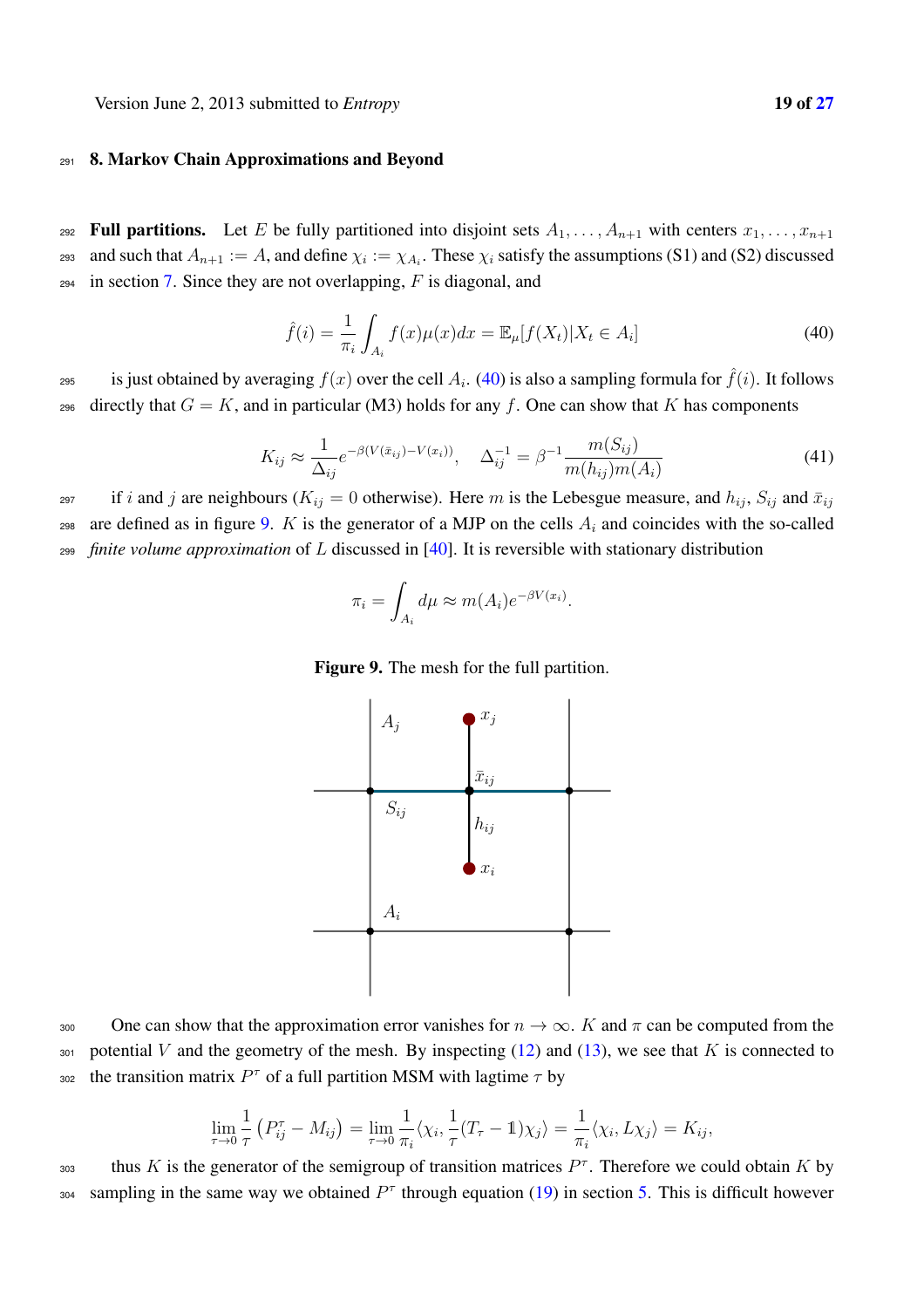305 due to recrossing problems for small  $\tau$ , see e.g. [41]. Finally, let us note in passing that we can drastically so simplify  $k^v$  if the cells  $A_i$  are boxes of length h. Denote the elementary lattice vectors by  $e_n$ . Then

$$
k^{v}(i) = \frac{1}{2}|u^{v}(i)|^{2} + \mathcal{O}(h), \quad u_{n}^{v}(i) := \frac{1}{\sqrt{2}}\frac{\epsilon}{2h}\left(\log v(i + e_{n}) - \log v(i - e_{n})\right)
$$

<sup>307</sup> which establishes the connection to the continuous case. But more is true: The whole discrete control 308 problem reduces to first order in  $h$  to the well-known Markov chain approximation (MCA) [36], which 309 allows us to use convergence theory for MCAs to conclude that for  $n \to \infty$ , optimal control and value <sup>310</sup> function of the discrete control problem converge to their continuous counterparts. More details can be 311 found in [38].

312 Core set partition. Now we choose core sets  $C_1, \ldots, C_{n+1}$  with  $C_{n+1} = A$  and we let  $\chi_i = q_i$  to be 313 the commitor function of the process with respect to  $C_i$  as in section 4. These  $\chi_i$  satisfy the assumptions <sup>314</sup> (S1) and (S2) discussed in section 7. Recall the definition of the forward and backward milestoning <sup>315</sup> process  $\tilde{X}^{\pm}$  from (18). The discrete costs can be written as

$$
\hat{f}(i) = \frac{1}{\pi_i} \langle q_i, f \sum_j q_j \rangle = \int \nu_i(x) f(x) dx = \mathbb{E}_{\mu} \left[ f(X_t) \Big| \tilde{X}_t^- = i \right]
$$
\n(42)

where  $\nu_i(x) = \frac{q_i(x)\mu(x)}{\pi_i} = \mathbb{P}(X_t = x | \tilde{X}_t = i)$  is the probability density of finding the system in state 317 x given that it came last from i. Hence  $\hat{f}(i)$  is the average costs conditioned on the information  $\tilde{X}_t^-=i$ , 318 i.e.  $X_t$  came last from  $A_i$ , which is the natural extension to the full partition case where  $\hat{f}(i)$  was the average costs conditioned on the information that  $X_t \in A_i$ .

 $S<sub>320</sub>$  The matrix  $K = \pi_i^{-1} \langle q_i, Lq_j \rangle$  is reversible with stationary distribution

$$
\pi_i = \langle q_i, \mathbb{1} \rangle = \mathbb{P}_{\mu}(\tilde{X}_t^- = i)
$$

321 and is related to core MSMs again:

$$
K = \lim_{\tau \to 0} \frac{1}{\tau} \left( P^{\tau} - M \right)
$$

where  $P^{\tau}$  and M are now the matrices for core MSMs as in (18). Formally, K is the generator of the 323  $P^{\tau}$ , but these do not form a semigroup since  $M \neq \mathbb{1}$ , and therefore we cannot interpret K directly as <sup>324</sup> e.g. the generator of  $\tilde{X}^-_t$ . Nevertheless, the entries of K are the transition rates between the core sets as ass defined in transition path theory [42]. We can sample  $P^{\tau}$  and M using (20) and (21), and because we <sup>326</sup> used an incomplete partition, the recrossing problem is removed, and there is no difficulty in sampling 327  $P^{\tau}$  for all lagtimes  $\tau$  and therefore K directly. It is worth noting that F can also be sampled:

$$
F_{ij} = \mathbb{E}_{\mu} \left[ f(X_t) \chi_{\{\tilde{X}_t^+ = j\}} \Big| \tilde{X}_t^- = i \right]
$$

<sup>328</sup> Therefore, as in the construction of core MSMs, we do not need to compute committor functions 329 explicitly. Note however that  $G \neq L$ , there is a reweighting due to the overlap of the  $q_i$ 's which causes  $330$  F to be nondiagonal. This reweighting is the surprising bit of this discretization. From properties 331 (M1)-(M3) from section 7 we see however that G and K are both reversible with stationary distribution 332 π. Finally, note that if the cost function  $f(x)$  doesn't satisfy  $||f||_{\infty} \leq C$  from (M3), G will not even be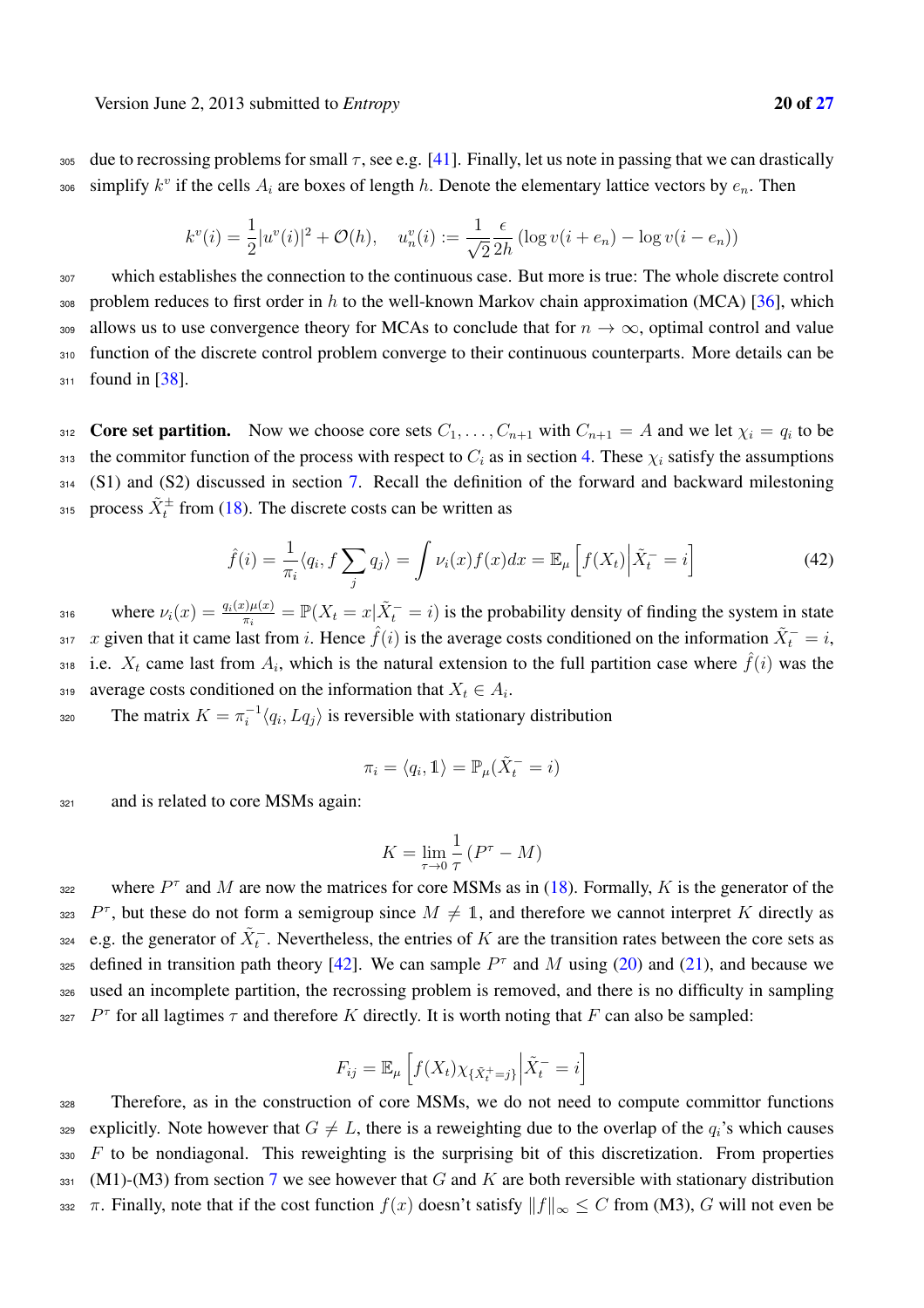ass a generator matrix. In this case (32) still has a solution  $\hat{\phi}$  which is the bestapproximation to  $\phi$ , but this solution may not be unique, it may not satisfy  $\hat{\phi} > 0$ , and we have no interpretion as a discrete control 335 problem.

#### 336 9. Numerical Results

### <sup>337</sup> *9.1. 1D Potential Revisited*

<sup>338</sup> Firstly, we study diffusion in the triple well potential which is presented in Figure 2. This potential 339 has three mimima at approximately  $x_{0/1} = \pm 3.4$  and  $x_2 = 0$ . We choose the three core sets  $C_i =$ 340  $[x_i - \delta, x_i + \delta]$  around the minima with  $\delta = 0.2$ . Take  $\tau$  to be the first hitting time of  $C_0$ . We are interested in the moment generating function  $\phi(x) = \mathbb{E}\left[e^{-\epsilon^{-1}\sigma\tau}\right]$  of passages into  $C_0$  and the cumulant 342 generating function  $W = \epsilon \log \phi$ . This is of the form (30) for  $A = C_i$  and  $f = \sigma$  a constant function. 343 In figure 10a the potential V and effective potential U are shown for  $\beta = 2$  and  $\sigma = 0.08$  (solid

<sup>344</sup> lines), cf. equation (28). One can observe that the optimal control effectively lifts the second and third 345 well up which means that the optimal control will drive the system into  $C_0$  very quickly. The reference <sup>346</sup> computations here have been carried out using a full partition FEM discretization of (29) with a lattice  $347$  spacing of  $h = 0.01$ . Now we study the MJP approximation constructed via the committor functions 348 shown in Figure 10b. These span a three-dimensional subspace, but due to the boundary conditions  $349$  the subspace D of the method is actually two-dimensional. The dashed line in Figure 10a gives the 350 approximation to U calculated by solving  $(35)$ . We can observe extremely good approximation quality, even in the transition region. In Figure 10c the approximation to the optimal control  $\alpha^*(x)$  (solid line) asse and its approximation  $\hat{\alpha}^* = -\sqrt{2}\nabla \hat{W}$  (dashed line) are shown. The core sets are shown in blue. We can 353 observe jumps in  $\hat{\alpha}^*$  at the left boundaries of the core sets. This is to be expected and comes from the <sup>354</sup> fact that the committor functions are not smooth at the boundaries of the core sets, but only continuous. Therefore the approximation to U is continuous, but the approximation to  $\alpha^*$  is not.

356 Next we construct a core MSM to sample the matrices K and F. 100 trajectories of length  $T = 20000$ 357 were used to build the MSM. In Figure 10d, W and its estimate using the core MSM is shown for  $\epsilon = 0.5$ 358 and different values of  $\sigma$ . Each of the 100 trajectories has seen about four transitions. For comparison,  $359$  a direct sampling estimate of W using the same data is shown (green). The direct sampling estimate <sup>360</sup> suffers from a large bias and variance and is practically useless. In contrast, the MSM estimator for W 361 performs well for all considered values of  $\sigma$  and always its variance is significantly small. The constant 362 C which ensures  $\hat{\phi} > 0$  when  $\sigma \le C$  is approximately 0.2 in this case. This seems restrictive but still 363 allows to capture all interesting information about  $\phi$  and W.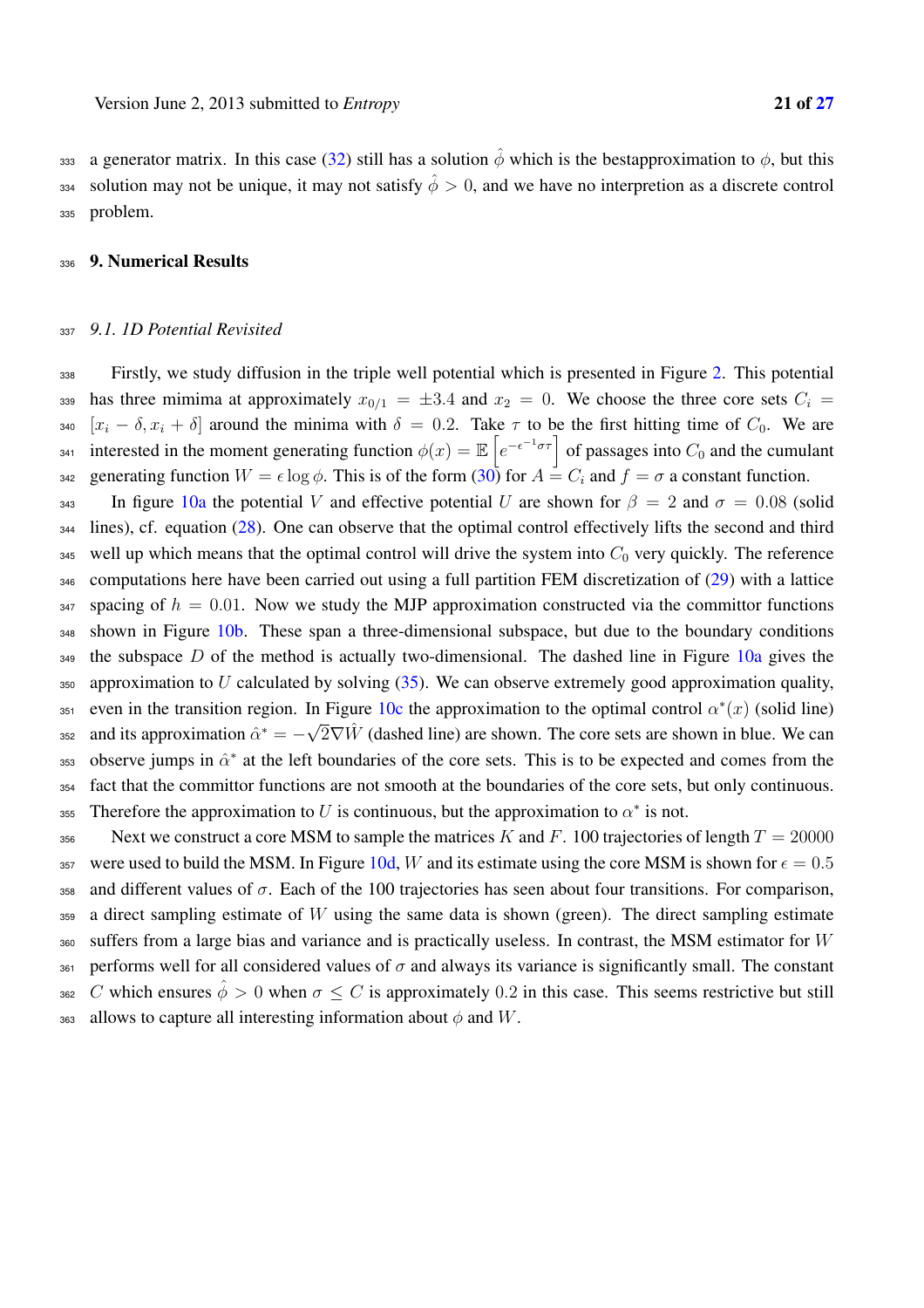Figure 10. Three well potential example for  $\epsilon = 0.5$  and  $\sigma = 0.08$ . (a) Potential  $V(x)$  (blue), effective potential  $U = V + 2W$  (green) and approximation of U with committors (dashed red). (b) The three committors  $q_1(x)$ ,  $q_2(x)$  and  $q_3(x)$ . (c) The optimal control  $\alpha^*(x)$  (solid line) and its approximation (dashed line). Core sets are shown in blue. (d) Optimal cost W for  $\beta = 2$  as a function of  $\sigma$ . Blue: Exact solution. Red: Core MSM estimate. Green: Direct sampling estimate.

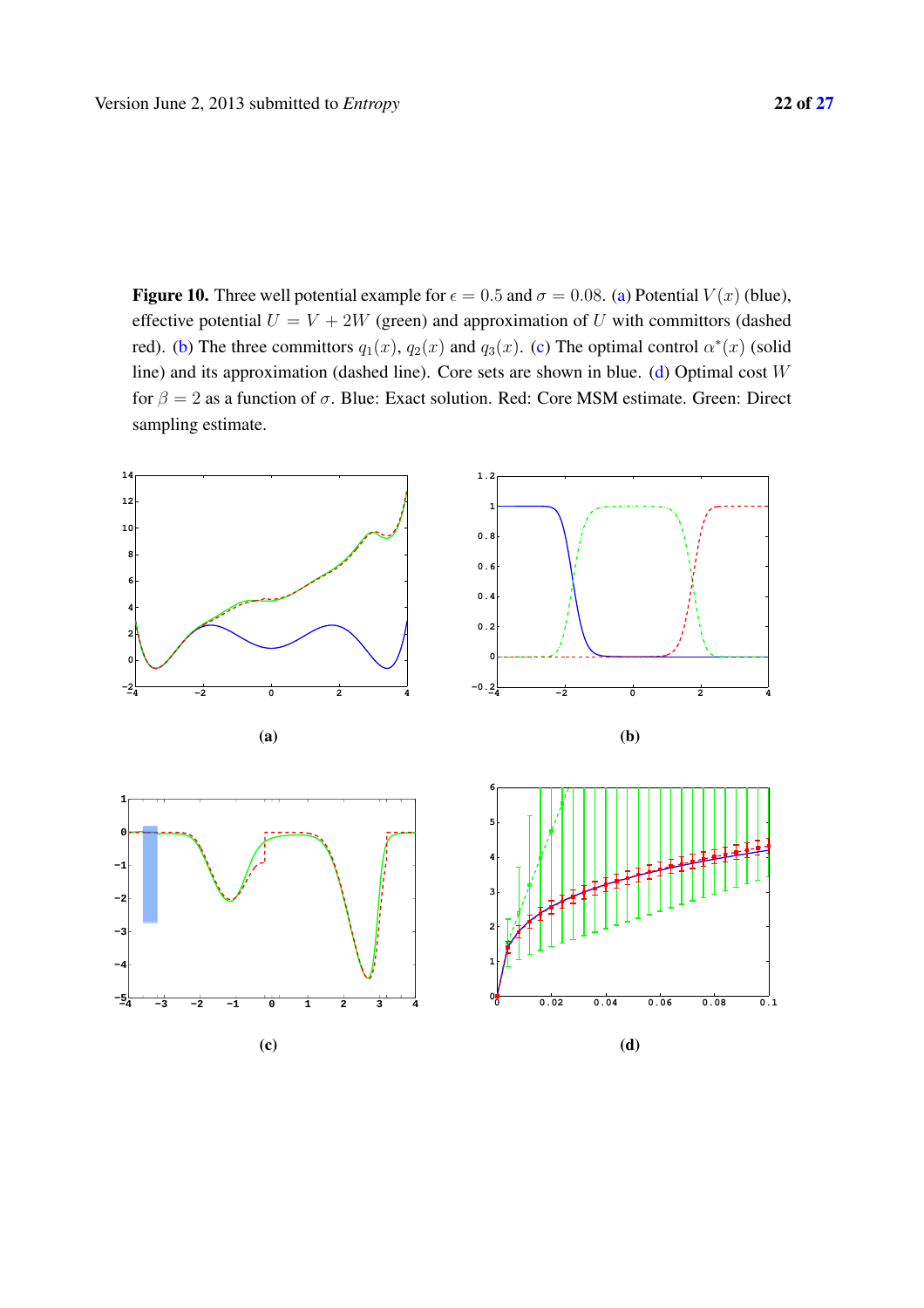## <sup>364</sup> *9.2. Alanine Dipeptide*

365 Lastly, we study  $\alpha$ - $\beta$ -transitions in Alanine dipeptide, a well-studied test system for Molecular 366 Dynamics applications. We use a  $1\mu s$  long trajectory simulated with the CHARMM 27 force field. The 367 conformational dynamics is monitored as usual via the backbone dihedral angles  $\phi$  and  $\psi$ . The data was  $368$  first presented in [43]. We construct a full partition MSM with 250 clusters using k-means clustering. 369 We are interested in the MFPT  $\hat{t}(i) = \mathbb{E}_i[\tau_\alpha]$  where  $\tau_\alpha$  is the first hitting time of the  $\alpha$  conformation, 370 which we define as a circle with radius  $r = 45$  around  $(\phi_{\alpha}, \psi_{\alpha}) = (-80, -60)$ . The MFPT vector  $\hat{t}$ 371 solves the boundary value problem

$$
K\hat{t} = -1
$$
 outside of  $\alpha$ ,  $\hat{t} = 0$  in  $\alpha$ ,

 $372$  but since K is not available directly via sampling, we have to consider the equation

$$
\frac{1}{\tau} (P^{\tau} - 1) \hat{t} = -1
$$
 outside of  $\alpha$ ,  $\hat{t} = 0$  in  $\alpha$ 

373 instead. The result will depend on the choice of lagtime  $\tau$ . In Figure 11a, the results are shown for 374  $\tau = 5$ , we can identify the  $\beta$ -structure as the red cloud of clusters where  $\hat{t}(i)$  is approximately constant. 375 In 11b,  $\hat{t}_{\beta\alpha} = \mathbb{E}(\hat{t}(i)|i \in \beta)$  is shown as a function of  $\tau$ . We observe a linear behavior for large  $\tau$  which 376 is due to the linear error introduced in the replacement of K with  $\frac{1}{\tau}(P^{\tau}-1)$  and a nonlinear drop for 377 small  $\tau$  which is due to Non-Markovianity. Our best guess is therefore a linear interpolation to  $\tau = 0$ , <sup>378</sup> which is indicated by the solid line. The result is  $\hat{t}^{(0)}_{\beta\alpha} = 35.5ps$ . As a comparison the reference value <sup>379</sup>  $\hat{t}^{ref}_{\beta\alpha} = 36.1ps$  from [43] is shown as a dashed line. It was computed in [43] as an inverse rate, using 380 the slowest ITS and information about the equilibrium weights of the  $\alpha$  and  $\beta$  structure. We see very 381 good agreement. The result is of course dependent though on the assignment of clusters to the  $\alpha$  and  $\beta$ sse structure. Some tests show that  $\hat{t}^{(0)}_{\beta\alpha}$  as computed with the interpolation method is fairly insensitive to this <sup>383</sup> choice.

 $_{384}$  In [14] it is demonstrated how to use the method presented herein for maximizing the population of 385 the  $\alpha$ -conformation of Alanin dipeptide based on the MSM used here.

#### 386 10. Conclusion

 In this article, we have discussed an approach to overcome direct sampling issues of rare events in molecular dynamics based on spatial discretization of the molecular state space. The strategy is to define a discretization by subsets of state space such that the samling effort with respect to transitions between the sets is much lower than the direct estimation of the rare events under consideration. That 391 is, without having to simulate rare events we construct a so called Markov State Model, a Markov chain approximation to the original dynamics. Since the state space of the MSM is finite, we can then calculate the properties of interest by simply solving linear systems of equations. Of course, it is crucial that these properties of the MSM can be related to the rare event properties of the original process that we have not been able to sample directly.

<sup>396</sup> This is why we have analyzed the approximation quality of MSMs in the first part of the article. We <sup>397</sup> have used the interpretation of MSMs as projections of the transfer operator to (1) derive conditions that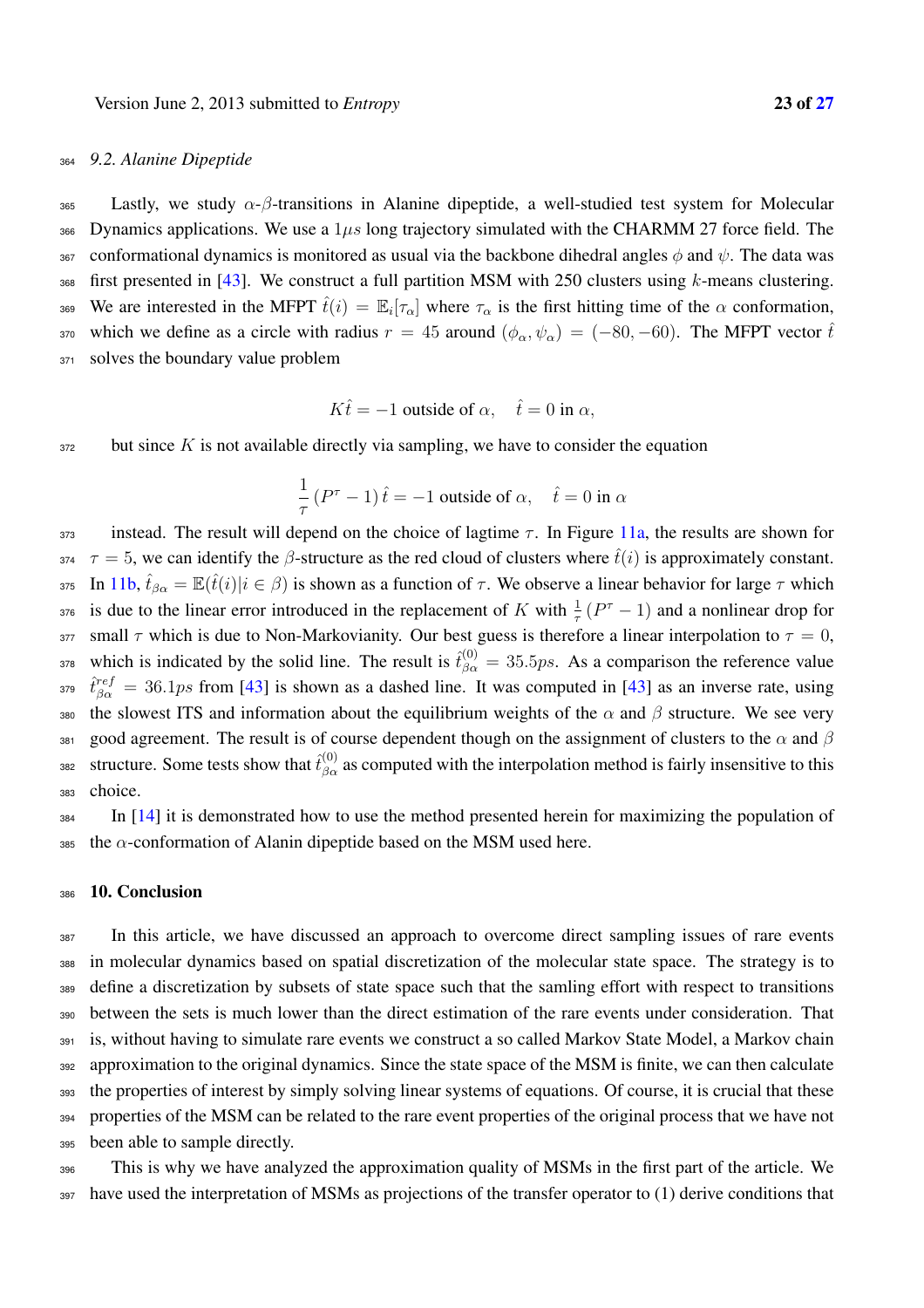**Figure 11.** Dipeptide example. (a) MFPT from  $\beta$  to  $\alpha$  in  $\phi \text{-} \psi$  space for  $\tau = 5$ . The red cloud to the right is the β-structure. (b) MFPT as a function of  $\tau$  (dashed line) and linear interpolation to  $\tau = 0$  (solid line). Green dashed line: Reference computed via slowest ITS.



 guarantee an accurate reproduction of the dynamics, and (2) show how to construct models based on a core set discretization by leaving the state space partly undiscretized.

 In the second part of the article, we have used the concept of MSM discretization to solve MD optimal control problems in which one computes the optimal external force that drives the molecular system to show an optimized behavior (maximal possible population in a conformation; minimal mean first passage time to a certain conformation) under certain constraints. We have demonstrated that the spatial discretization underlying an MSM turns the high-dimensional continuous optimal control problem into a rather low-dimensional discrete optimal control problem of the same form that can be solved efficiently. This result allows two different types of application: (1) If one can construct an MSM for a molecular system in equilibrium, then one can use it to compute optimal controls that extremize a given costs criterion. (2) If an MSM can be computed based on transition probabilities between neighboring core sets alone then the rare event statistics for transitions between strongly separated metastable states of the system can be computed from an associated optimal control problem that can be solved after discretization using the pre-computed MSM.

### References

 1. Hartmann, C.; Banisch, R.; Sarich, M.; Badowski, T.; Schutte, C. Characterization of Rare ¨ Events in Molecular Dynamics. *Entropy* 2013. submitted.

415 2. Metzner, P.; Schütte, C.; Vanden-Eijnden, E. Transition Path Theory for Markov Jump Processes. *Multiscale Modeling and Simulation* 2009, *7*, 1192–1219.

 3. Pan, A.C.; Roux, B. Building Markov state models along pathways to determine free energies and rates of transitions. *J. Chem. Phys.* 2008, *129*, 064107+.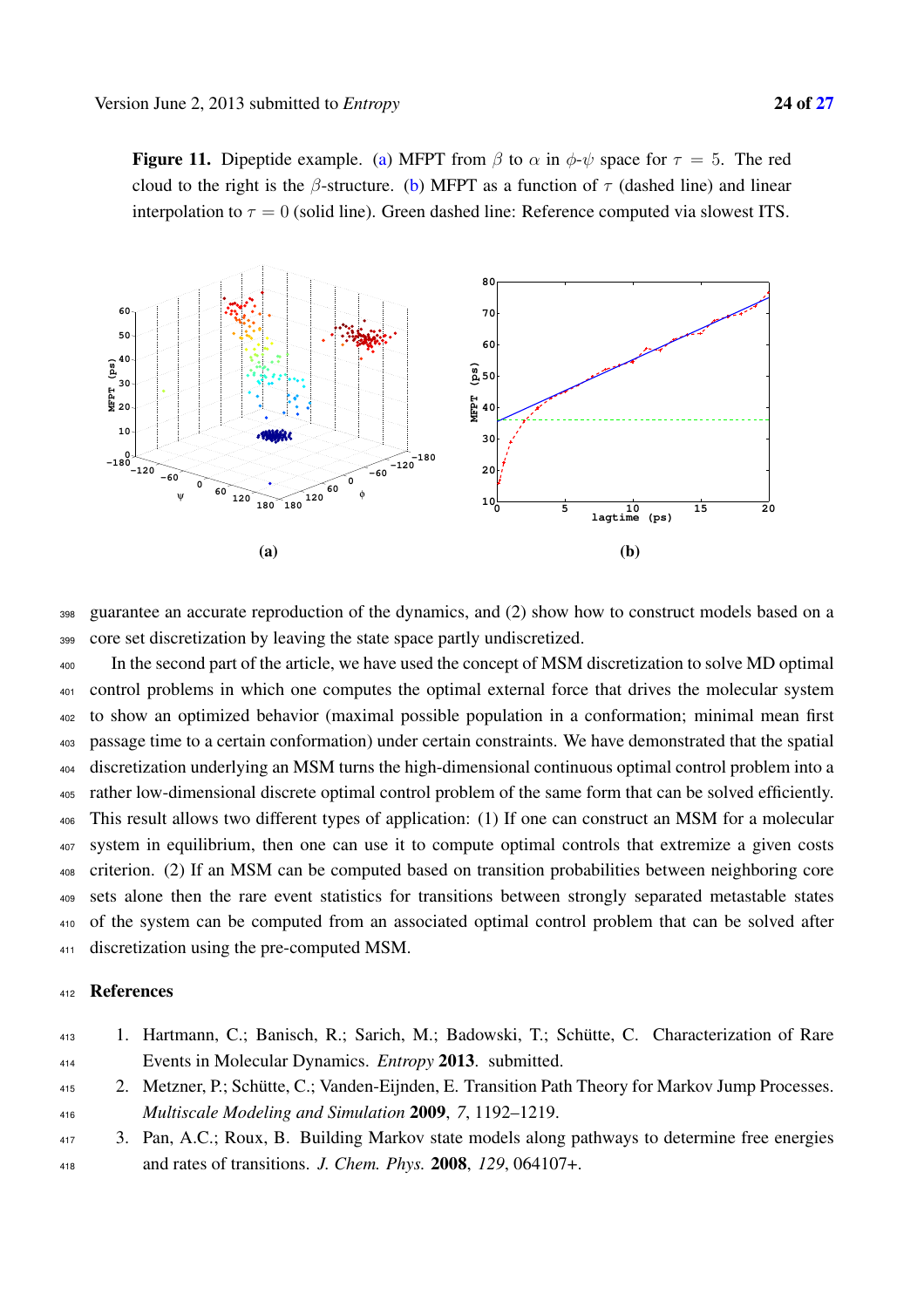- 419 4. Noé, F.; Schütte, C.; Vanden-Eijnden, E.; Reich, L.; Weikl, T. Constructing the full ensemble of folding pathways from short off-equilibrium trajectories. *PNAS* 2009, *106(45)*, 19011–19016.
- 421 5. Schütte, C. Conformational Dynamics: Modelling, Theory, Algorithm, and Applications to Biomolecules. Habilitation thesis, Fachbereich Mathematik und Informatik, FU Berlin, 1998.
- 6. Schutte, C.; Fischer, A.; Huisinga, W.; Deuflhard, P. A Direct Approach to Conformational ¨ Dynamics based on Hybrid Monte Carlo. *J. Comput. Phys.* 1999, *151*, 146–168.
- 7. Prinz, J.; Wu, H.; Sarich, M.; Keller, B.; Fischbach, M.; Held, M.; Schuette, C.; Chodera, J.D.; Noe, F. Markov models of molecular kinetics: Generation and Validation. *J. Chem. Phys.* 2010. submitted.
- 428 8. Noé, F.; Horenko, I.; Schütte, C.; Smith, J.C. Hierarchical Analysis of Conformational Dynamics in Biomolecules: Transition Networks of Metastable States. *J. Chem. Phys.* 2007, *126*, 155102.
- 9. Chodera, J.D.; Dill, K.A.; Singhal, N.; Pande, V.S.; Swope, W.C.; Pitera, J.W. Automatic discovery of metastable states for the construction of Markov models of macromolecular conformational dynamics. *J. Chem. Phys.* 2007, *126*, 155101.
- 10. Buchete, N.V.; Hummer, G. Coarse Master Equations for Peptide Folding Dynamics. *J. Phys. Chem. B* 2008, *112*, 6057–6069.
- 11. Prinz, J.H.; Keller, B.; Noe, F. Probing molecular kinetics with Markov models: Metastable ´ states, transition pathways and spectroscopic observables. *Phys. Chem. Chem. Phys.* 2011, *13*, 16912–16927.
- 12. Keller, B.; Prinz, J.H.; Noe, F. Markov models and dynamical fingerprints: Unraveling the ´ complexity of molecular kinetics. *Chem. Phys. (in press)* 2011. Accepted 31. August 2011.
- 13. Bowman, G.; Volez, V.; Pande, V.S. Taming the complexity of protein folding. *Current Opinion in Structural Biology* 2011, *21*, 4–11.
- 14. Schutte, C.; Winkelmann, S.; Hartmann, C. Optimal control of molecular dynamics using Markov ¨ state models. *Math. Program. Series B* 2012, *134*, 259–282.
- 15. Hartmann, C.; Schutte, C. Efficient rare event simulation by optimal nonequilibrium forcing. ¨ *J. Stat. Mech. Theor. Exp.* 2012, p. 11004.
- 446 16. Jäger, M.; Zhang, Y.; Bieschke, J.; Nguyen, H.; Dendle, M.; Bowman, M.E.; Noel, J.P.; Gruebele, M.; Kelly, J.W. Structure-function-folding relationship in a WW domain. *Proc. Natl. Acad. Sci. USA* 2006, *103*, 10648–10653.
- 17. Kobitski, A.Y.; Nierth, A.; Helm, M.; Jaschke, A.; Nienhaus, G.U. Mg2+ dependent folding of ¨ a Diels-Alderase ribozyme probed by single-molecule FRET analysis. *Nucleic Acids Res.* 2007, *35*, 2047–2059.
- 18. Fischer, S.; Windshuegel, B.; Horak, D.; Holmes, K.C.; Smith, J.C. Structural mechanism of the recovery stroke in the Myosin molecular motor. *Proc. Natl. Acad. Sci. USA* 2005, *102*, 6873– 6878.
- 19. Noe, F.; Krachtus, D.; Smith, J.C.; Fischer, S. Transition Networks for the Comprehensive ´ Characterization of Complex Conformational Change in Proteins. *J. Chem. Theo. Comp.* 2006, *2*, 840–857.
- 20. Ostermann, A.; Waschipky, R.; Parak, F.G.; Nienhaus, U.G. Ligand binding and conformational motions in myoglobin. *Nature* 2000, *404*, 205–208.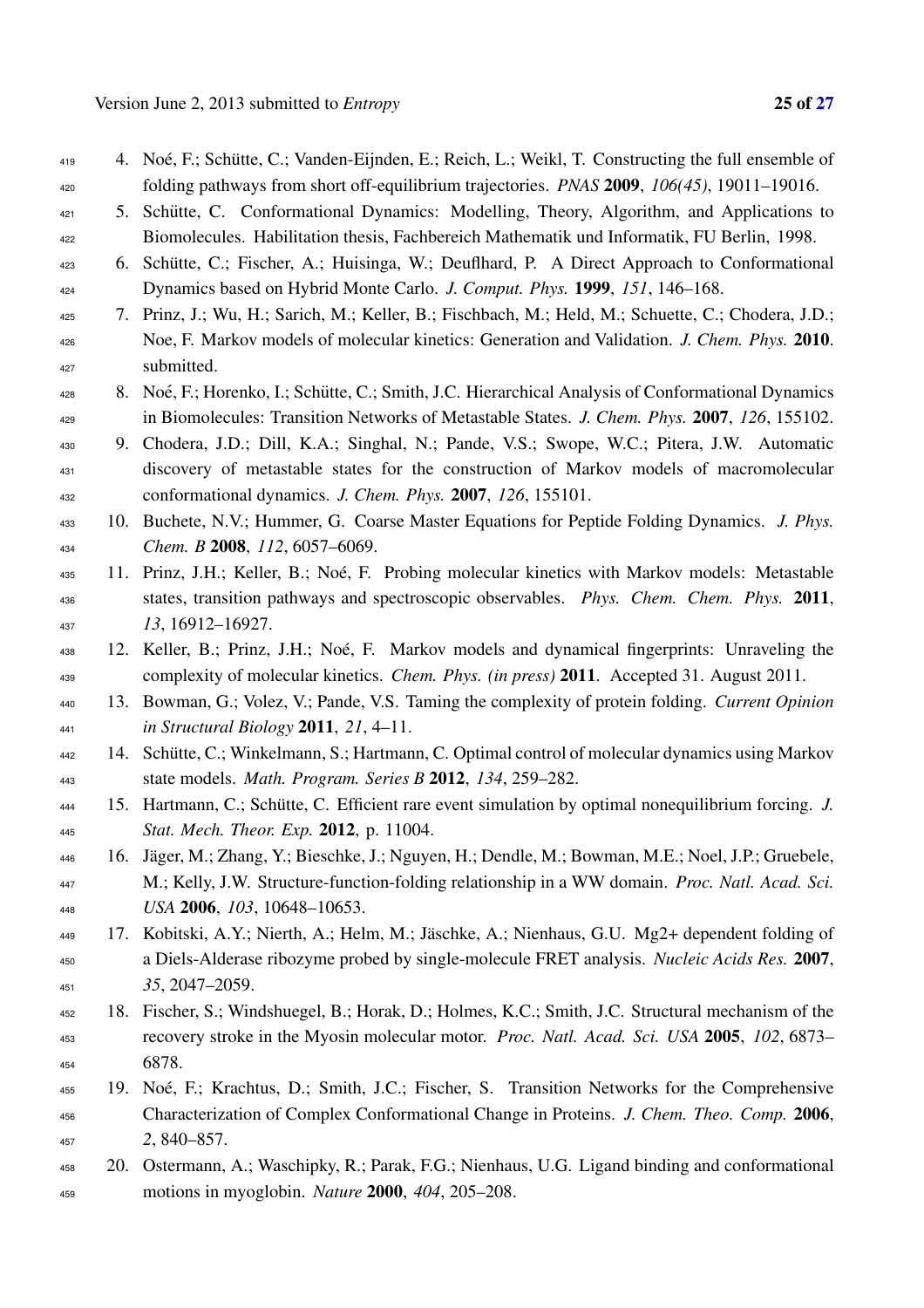- 21. Huisinga, W. Metastability of Markovian Systems A transfer operator based approach in application to molecular dynamics. Phd thesis, Fachbereich Mathematik und Informatik, FU Berlin, 2001.
- 22. Bovier, A.; Eckhoff, M.; Gayrard, V.; Klein, M. Metastability in reversible diffusion processes. I. Sharp asymptotics for capacities and exit times. *J. Eur. Math. Soc. (JEMS)* 2004, *6*, 399–424.
- 23. Voronoi, M.G. Nouvelles applications des parametres continus a la theorie des formes quadratiques. *J. Reine Angew. Math.*, *134*, 198–287.
- 467 24. Sarich, M.; Noé, F.; Schütte, C. On the Approximation Quality of Markov State Models. *Multiscale Modeling and Simulation* 2010, *8(4)*, 1154–1177.
- 25. Sarich, M. Projected Transfer Operators. PhD thesis, Freie Universitt Berlin, 2011.
- 470 26. Sarich, M.; Schütte, C. Approximating Selected Non-dominant Timescales by Markov State Models. *Comm. Math. Sci.* 2012, *10*.
- <sup>472</sup> 27. Schütte, C.; Noé, F.; Lu, J.; Sarich, M.; Vanden-Eijnden, E. Markov State Models Based on Milestoning. *J. Chem. Phys* 2011, *134 (19)*.
- 28. Faradjian, A.K.; Elber, R. Computing time scales from reaction coordinates by milestoning. *J. Chem. Phys.* 2004, *120*, 10880–10889.
- 29. Prinz, J.H.; Wu, H.; Sarich, M.; Keller, B.; Fischbach, M.; Held, M.; Chodera, J.D.; Schtte, C.; 477 Noé, F. Markov models of molecular kinetics: Generation and Validation. *J. Chem. Phys.* 2011, *134*, 174105.
- 30. Roeblitz, S. Statistical Error Estimation and Grid-free Hierarchical Refinement in Conformation Dynamics. PhD thesis, FU Berlin, 2008.
- 31. Djurdjevac, N.; Sarich, M.; Schutte, C. On Markov state models for metastable processes. ¨ *Proceeding of the ICM 2010 as invited lecture* 2010. Download via

http://www.math.fu-berlin.de/groups/biocomputing/publications/index.html.

- 32. Horenko, I.; Dittmer, E.; Lankas, F.; Maddocks, J.; Metzner, P.; Schutte, C. Macroscopic ¨ Dynamics of Complex Metastable Systems: Theory, Algorithms, and Application to B-DNA. *J. Appl. Dyn. Syst.* 2009.
- 33. Fleming, W.; Soner, H. *Controlled Markov Processes and Viscosity Solutions*; Springer; 2nd edition, 2005.
- 34. Oksendal, B. *Stochastic Differential Equations*; Springer, 2003.
- 35. Pra, P.; Meneghini, L.; Runggaldier, W. Connections between stochastic control and dynamic games. *Mathematics of Control, Signals and Systems* 1996, *9*, 303–326.
- 36. Kushner, H.; Dupuis, P. *Numerical Methods for Stochastic Control Problems in Continuous Time*; Springer Verlag, 1992.
- 37. Braack, M. *Finite Elemente*; 2012.
- 38. Banisch, R.; Hartmann, C. A meshfree discretization for optimal control problems. *to appear* 2013.
- 39. Sheu, S. Stochastic Control and Exit Probabilities of Jump Processes. *SIAM Journal on Control and Optimization* 1985, *23*, 306–328. [http://epubs.siam.org/doi/pdf/10.1137/0323022]
- 40. Latorre, J.; Metzner, P.; Hartmann, C.; Schtte, C. A Structure-preserving numerical discretization of reversible diffusions. *Commun. Math. Sci.* 2011, *9*, 1051–1072.